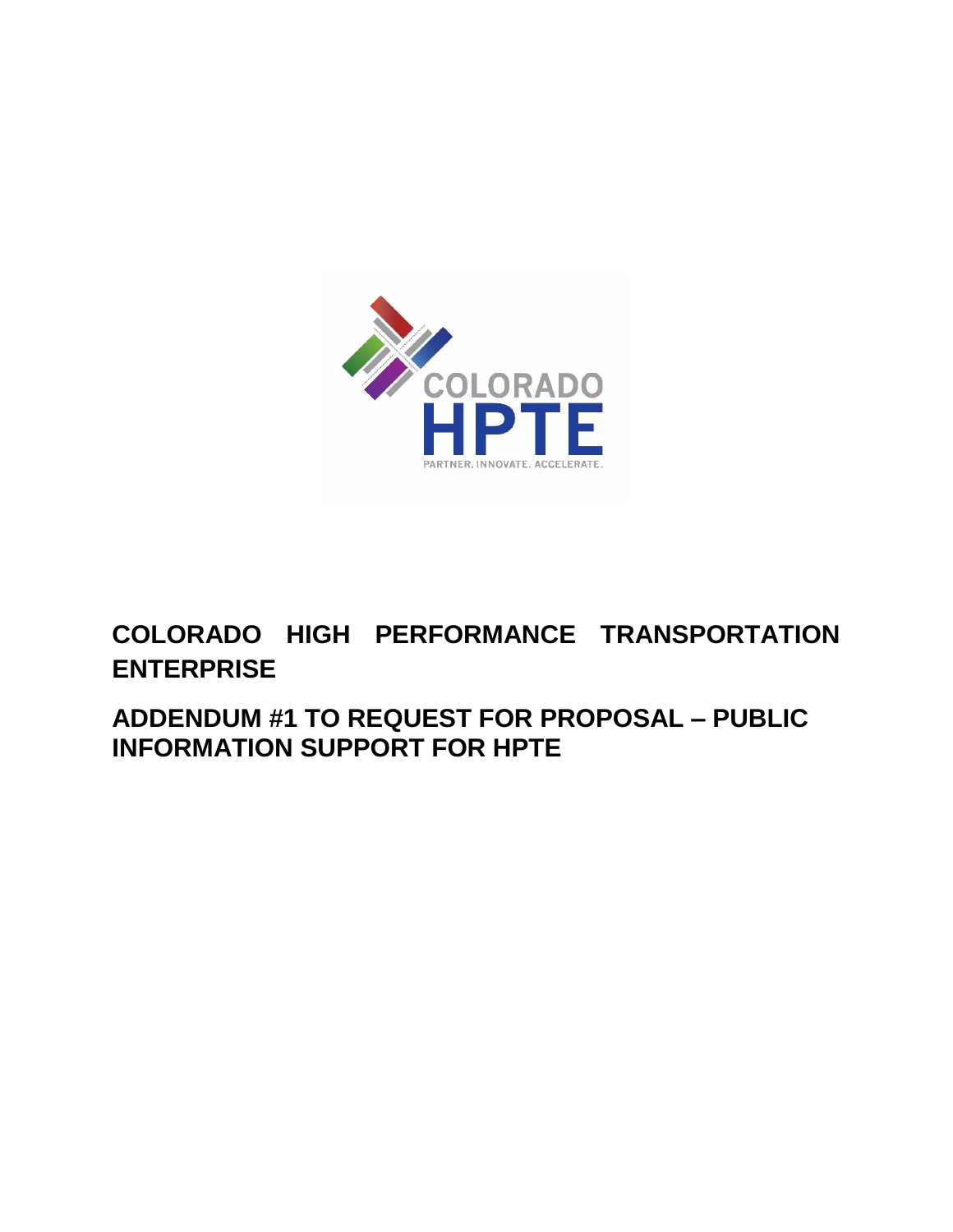In accordance with Section 1.5 of the RFP, the HPTE has received the following questions from Respondents and hereby issue the following response to each question.

| No.            | <b>Proposer Question</b>                                                                                                                                                                                                                                                                                                                            | <b>HPTE Response</b>                                                                                                                |
|----------------|-----------------------------------------------------------------------------------------------------------------------------------------------------------------------------------------------------------------------------------------------------------------------------------------------------------------------------------------------------|-------------------------------------------------------------------------------------------------------------------------------------|
|                | As we read through section 1.34 of the RFP, the tactics                                                                                                                                                                                                                                                                                             | Support for HPTE, transparency efforts, P3 projects and Express                                                                     |
|                | seem to boil down to three buckets of work: a)                                                                                                                                                                                                                                                                                                      | Lanes are priorities of the communications plan. Goals and                                                                          |
|                | developing a campaign to drive support for tolled express                                                                                                                                                                                                                                                                                           | outcomes must be measurable and prioritized.                                                                                        |
|                | lanes, b) tending to and building the overall HPTE brand,                                                                                                                                                                                                                                                                                           |                                                                                                                                     |
| $\mathbf{1}$   | and c) being available to support public information                                                                                                                                                                                                                                                                                                |                                                                                                                                     |
|                | needs for other HPTE projects / initiatives that may arise                                                                                                                                                                                                                                                                                          |                                                                                                                                     |
|                | during the course of the contract. Does this seem                                                                                                                                                                                                                                                                                                   |                                                                                                                                     |
|                | accurate, and if so are there specific                                                                                                                                                                                                                                                                                                              |                                                                                                                                     |
|                | goals/outcomes/metrics for these three sections?                                                                                                                                                                                                                                                                                                    |                                                                                                                                     |
|                | Can HPTE share the construction project                                                                                                                                                                                                                                                                                                             | The Central 70 project is still under procurement at the time of this                                                               |
|                | roadmap/schedule for upcoming efforts, including                                                                                                                                                                                                                                                                                                    | RFP.                                                                                                                                |
|                | Central 70?                                                                                                                                                                                                                                                                                                                                         |                                                                                                                                     |
| $\overline{2}$ |                                                                                                                                                                                                                                                                                                                                                     | Express Lanes projects that HPTE is involved in, such as C-470                                                                      |
|                |                                                                                                                                                                                                                                                                                                                                                     | Express Lanes, North I-25 from 120th to Northwest Parkway/E470                                                                      |
|                |                                                                                                                                                                                                                                                                                                                                                     | and Johnstown to Fort Collins have project websites on                                                                              |
|                |                                                                                                                                                                                                                                                                                                                                                     | www.codot.gov                                                                                                                       |
|                | Has HPTE or CDOT conducted toll-user surveys, and if so                                                                                                                                                                                                                                                                                             | See the Mountain Express Lane Survey attached as an appendix to                                                                     |
| 3              | can any of the data showing usage trends, obstacles to                                                                                                                                                                                                                                                                                              | this addendum.                                                                                                                      |
|                | use, or perception be shared?                                                                                                                                                                                                                                                                                                                       |                                                                                                                                     |
|                | What systems does HPTE have in place to collect and                                                                                                                                                                                                                                                                                                 | Customer service is handled through our partners and back-office                                                                    |
| 4              | respond to community complaints/input, and how often<br>is it checked?                                                                                                                                                                                                                                                                              | tolling services provider, E470/ExpressToll call center; as well as                                                                 |
|                |                                                                                                                                                                                                                                                                                                                                                     | CDOT Customer Service with a dedicated Express Lanes customer<br>service rep and through HPTE staff who serve as an extension of    |
|                |                                                                                                                                                                                                                                                                                                                                                     |                                                                                                                                     |
|                |                                                                                                                                                                                                                                                                                                                                                     | the CDOT Customer Service rep and helps with escalated inquiries.                                                                   |
|                |                                                                                                                                                                                                                                                                                                                                                     |                                                                                                                                     |
|                |                                                                                                                                                                                                                                                                                                                                                     |                                                                                                                                     |
| 5              |                                                                                                                                                                                                                                                                                                                                                     |                                                                                                                                     |
|                |                                                                                                                                                                                                                                                                                                                                                     |                                                                                                                                     |
|                |                                                                                                                                                                                                                                                                                                                                                     |                                                                                                                                     |
|                | As presented in the RFP, the prospective scope of work<br>has tremendous variability depending on pending HPTE<br>projects, advertising size and scope, as well as crisis<br>support. Will agencies whose experience is strong but<br>whose provided budget exceeds HPTE allocations have<br>the opportunity to either refine their budgets or meet | HPTE has a communications budget allocated for each fiscal year.<br>The FY2018 budget for communications and outreach is \$404,000. |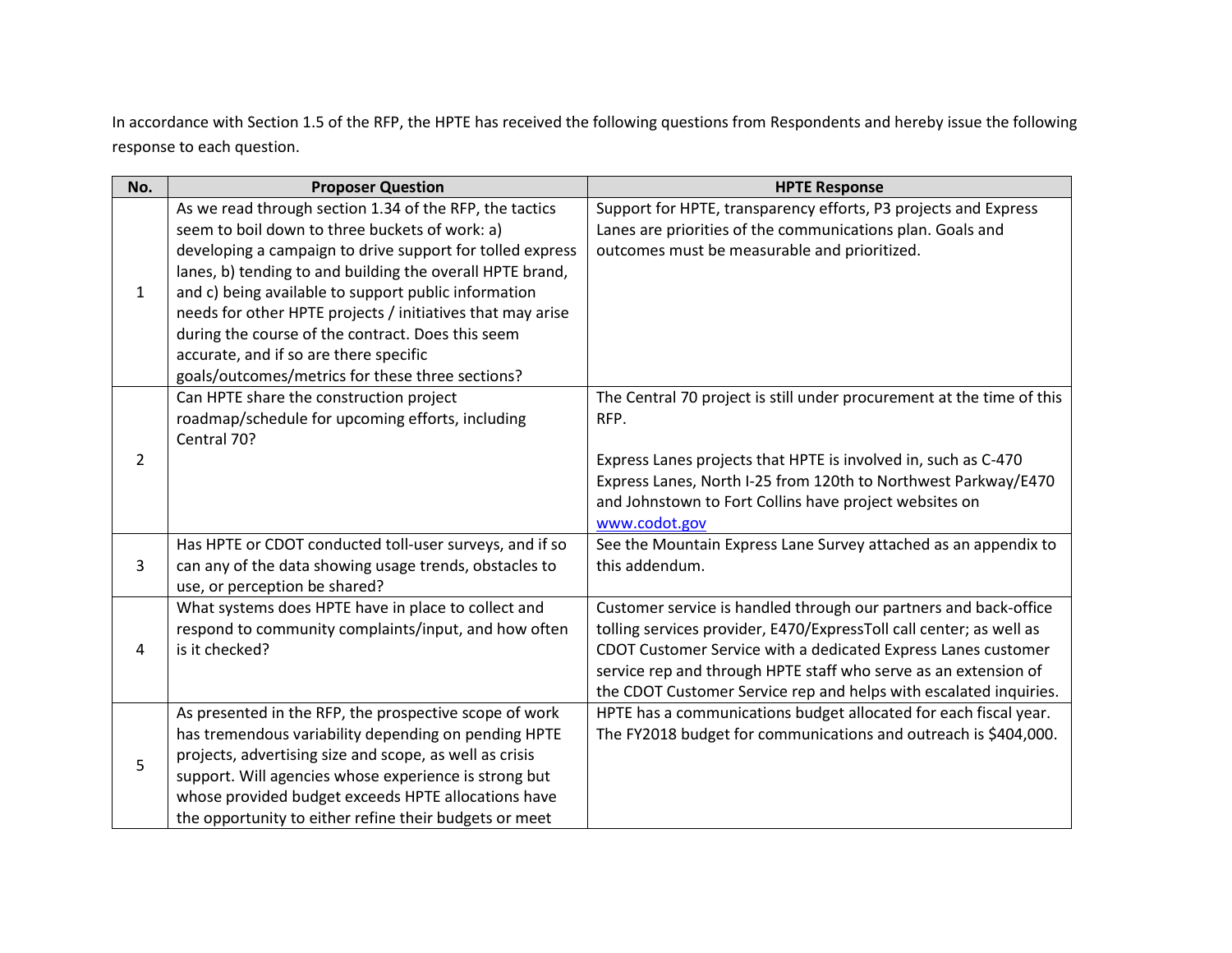|    | with HPTE representatives to better understand priorities      |                                                                      |
|----|----------------------------------------------------------------|----------------------------------------------------------------------|
|    | and consultant responsibilities and refine the budget?         |                                                                      |
|    | A communications plan is the first tactic listed in 1.34(B),   | HPTE will review the current communications plan for best            |
|    | and the RFP notes that "campaign planning services," is        | developing and implementing a strategic communications plan to       |
|    | crucial. However, the rest of list of tactics could lead a     | best position HPTE and its projects and priorities. HPTE recognizes  |
|    | consultant to believe a plan is final. Is there a plan, and if | that due to unforeseen circumstances, it is necessary to always      |
| 6  | not would HPTE be open to an approach to budgeting             | refine and update communication plans.                               |
|    | that includes a Phase 1 to write the plan and a Phase 2 to     |                                                                      |
|    | budget and execute an approved communications plan?            |                                                                      |
|    | Note: other tactics, such as PIO support can run in            |                                                                      |
|    | parallel.                                                      |                                                                      |
|    | Can HPTE explain the business value to raising the profile     | A consultant would support, advice, develop and implement a          |
| 7  | of the HPTE brand, and who are the key audiences               | process to evaluate current branding and/or rebranding exercise      |
|    | targeted as part of a brand campaign?                          | to support HPTE vision and mission.                                  |
|    | What does HPTE consider success after three years of           | Generally speaking, to raise awareness of the HPTE and to            |
| 8  | work? For example, are there specific metrics, such as XX      | continue awareness and best usage of CDOT's Express Lanes.           |
|    | percent growth of tolls; XX increase in awareness of           |                                                                      |
|    | HPTE, etc.                                                     |                                                                      |
|    | Community relations can take many forms, from door-to-         | The consultant will be involved in community relations efforts that  |
|    | door canvassing to telephone town halls. Depending on          | include, but is not limited to, P3 project related outreach for the  |
| 9  | frequency, this variability can sway a budget. Can you         | HPTE Transparency Policy, toll rates, including setting or adjusting |
|    | please be more specific into what HPTE defines as              | the toll price; information for new policies and/or opening new      |
|    | "community relations?"                                         | Express Lane corridors.                                              |
|    | Section 1.34.B notes it will be important for selected         | Consultant will work with HPTE to develop and secure measurable      |
|    | contractors to develop and execute comprehensive               | goals and establish desired outcomes and results that can be         |
|    | communications programs that "show results." What              | tracked within the HPTE Communications planning. Occasionally,       |
| 10 | results are expected? How will they be measured, and at        | projects are subject to outside review and analysis, which the       |
|    | what intervals? Are contractors expected to build              | consultant may be expected to participate in providing               |
|    | program evaluation into the proposed scope, or will            | information for, or to assist with.                                  |
|    | results be tracked independently of this scope of work?        |                                                                      |
|    | Section 1.34.B notes contractors will be expected to           | HPTE would like the consultant's recommendation on how to            |
| 11 | develop Express Lane advertising campaigns. Are                | develop and execute the media buys and creative development.         |
|    | contractors also expected to execute media buys, or does       |                                                                      |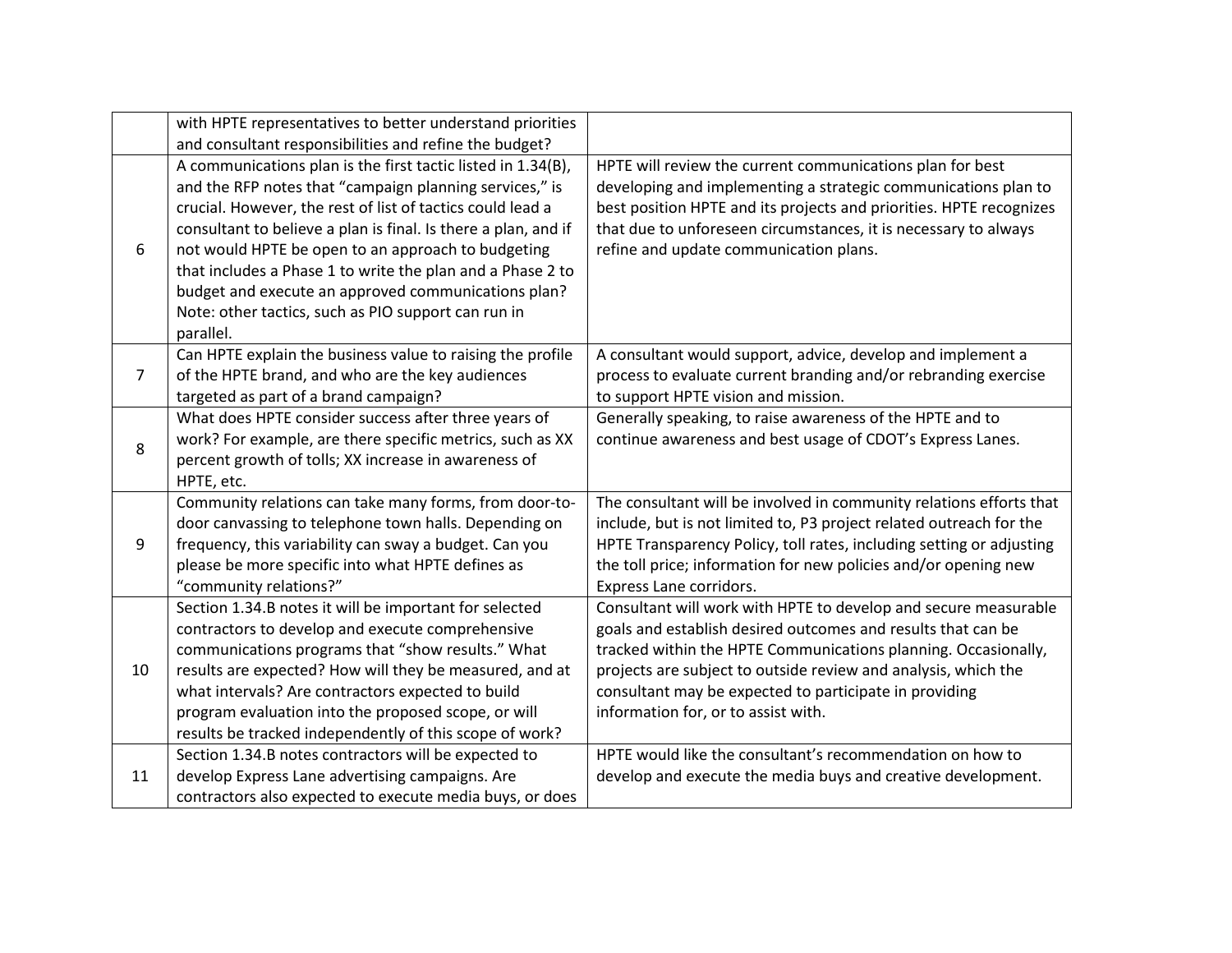|    | the intended scope of work include only planning and<br>creative development?                                                                                                                                                                                                                                                                                                                                                                                                |                                                                                                                                                                                                                                             |
|----|------------------------------------------------------------------------------------------------------------------------------------------------------------------------------------------------------------------------------------------------------------------------------------------------------------------------------------------------------------------------------------------------------------------------------------------------------------------------------|---------------------------------------------------------------------------------------------------------------------------------------------------------------------------------------------------------------------------------------------|
| 12 | Has HPTE identified and finalized the primary<br>stakeholders and points of contact for each construction<br>project to be supported within this scope of work? For<br>example: who is responsible, who is accountable, who<br>must be consulted, and who must be informed?                                                                                                                                                                                                  | Once the preferred proposer is selected, information like this will<br>be shared.<br>Note: HPTE is not the manager of construction communications,<br>rather a strategic partner regarding the branding and messaging<br>for Express Lanes. |
| 13 | How will coordination / collaboration with other HPTE /<br>CDOT employees or contractors be managed? What<br>cadence of review can contractors expect?                                                                                                                                                                                                                                                                                                                       | Once a preferred proposer is selected, information like this will be<br>shared.                                                                                                                                                             |
| 14 | Can all team member resumes be included as an<br>appendix?                                                                                                                                                                                                                                                                                                                                                                                                                   | Yes                                                                                                                                                                                                                                         |
| 15 | Can you please expound about what HPTE considers a<br>"fee proposal for labor to accomplish the work?" Is this<br>the proposed hourly rates for identified staff, or a tactic<br>by tactic breakdown of expected costs (i.e. cost of a press<br>release). Further, what is HPTE's position on providing<br>"monthly retainer caps" without having identified a plan<br>and year one deliverables, or a budget for advertising<br>without identifying the paid media program? | A fee proposal is the hourly rates proposed for each staff member<br>identified in the proposal. HPTE will not accept proposals with<br>monthly retainer caps.                                                                              |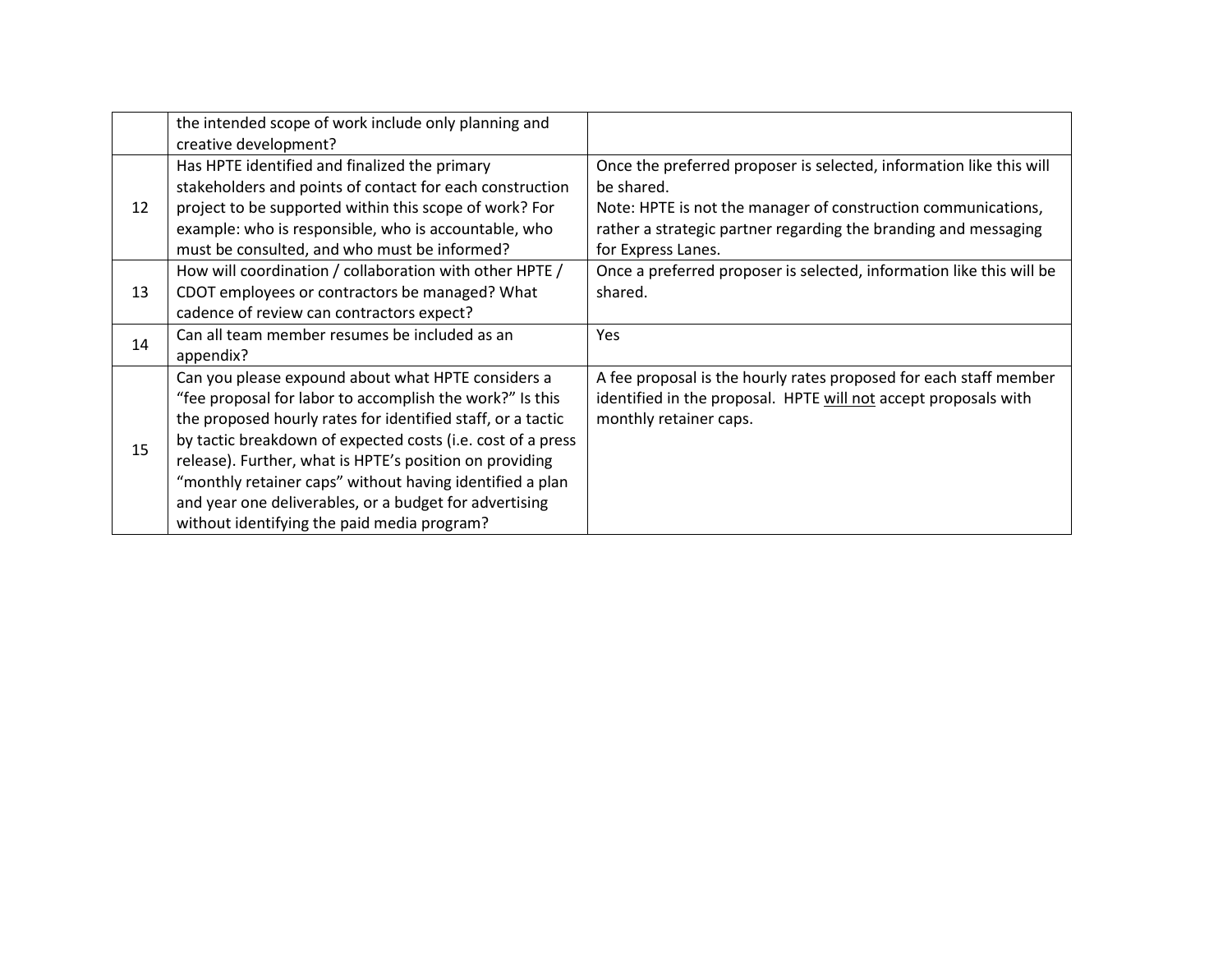

### **US 36 Express Lanes Customer Survey – In Partnership with the Boulder Chamber of Commerce Draft List of Questions April 28, 2017**

- 1. Have you used the US 36 Express Lanes since January 1, 2017?
- 2. If so, how would you answer the following questions using this scale:

strongly agree…..agree…..neutral…..disagree…..strongly disagree

- 3. Using the US 36 Express Lanes has provided me with options for how I travel in the corridor.
- 4. I understand who can use the US 36 Express Lanes.
- 5. Using the US 36 Express Lanes has made my commute easier.
- 6. I know how to how to obtain a pass if I need one.
- 7. Using the US 36 Express Lanes has made my commute more reliable.
- 8. I am aware of carpooling and transit options for commuting on US 36.
- 9. I know what a switchable HOV transponder is and when to use it.
- 10. I would be willing to provide a testimonial about my experience using the US 36 Express Lanes (if so, please include your email here )
- 11. Is there any other feedback you would like to give on the US 36 Express Lanes?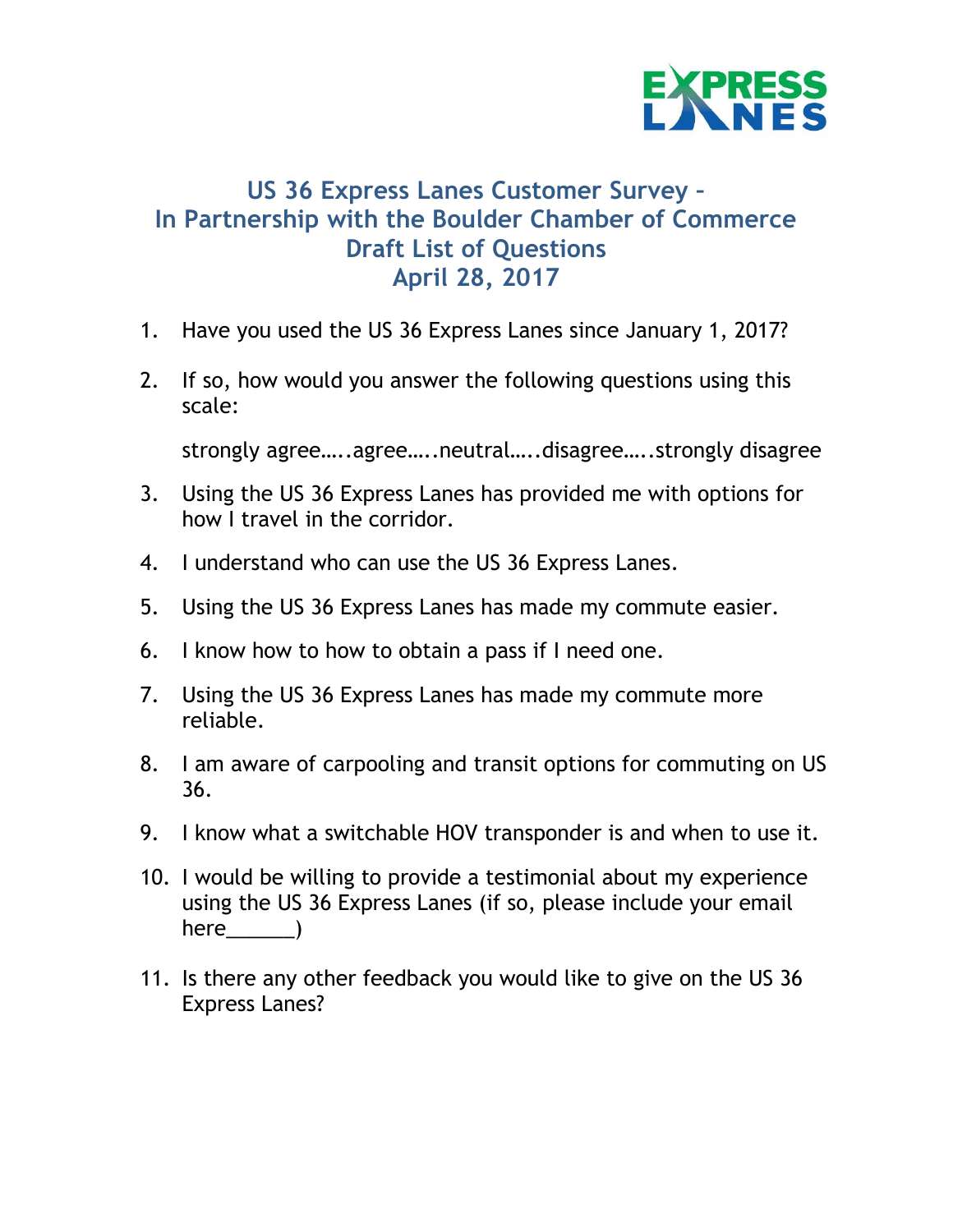# Q1 What is your age?

|              |  |  | Answered: 8,473 Skipped: 101 |  |  |
|--------------|--|--|------------------------------|--|--|
| 15 and under |  |  |                              |  |  |
| 16           |  |  |                              |  |  |
| $17\,$       |  |  |                              |  |  |
| 18           |  |  |                              |  |  |
| 19           |  |  |                              |  |  |
| 20           |  |  |                              |  |  |
| 21           |  |  |                              |  |  |
| 22           |  |  |                              |  |  |
| 23           |  |  |                              |  |  |
| 24           |  |  |                              |  |  |
| 25           |  |  |                              |  |  |
| 26           |  |  |                              |  |  |
| 27           |  |  |                              |  |  |
| <b>28</b>    |  |  |                              |  |  |
| 29           |  |  |                              |  |  |
| 30           |  |  |                              |  |  |
| 31           |  |  |                              |  |  |
| 32           |  |  |                              |  |  |
| 33           |  |  |                              |  |  |
| 34           |  |  |                              |  |  |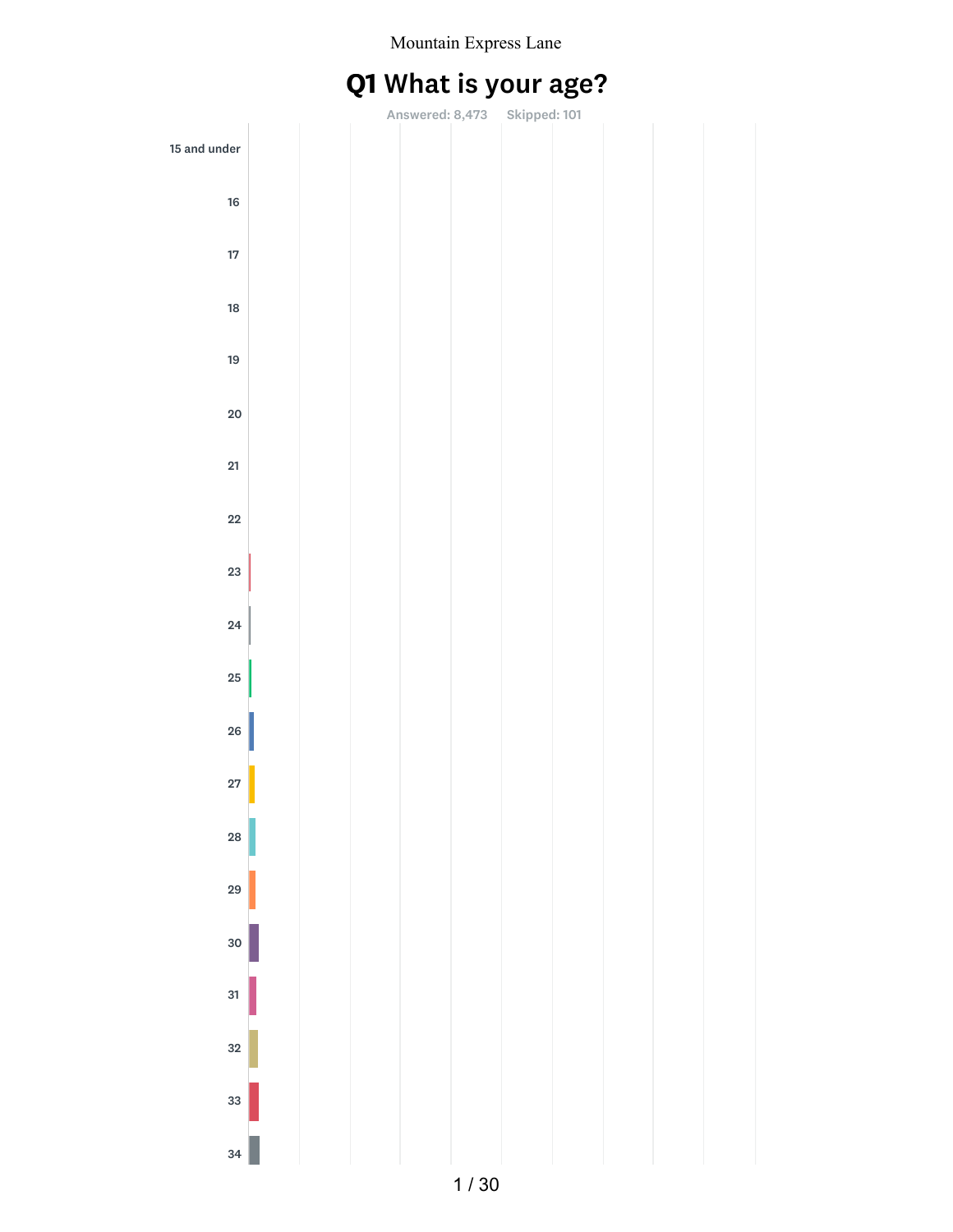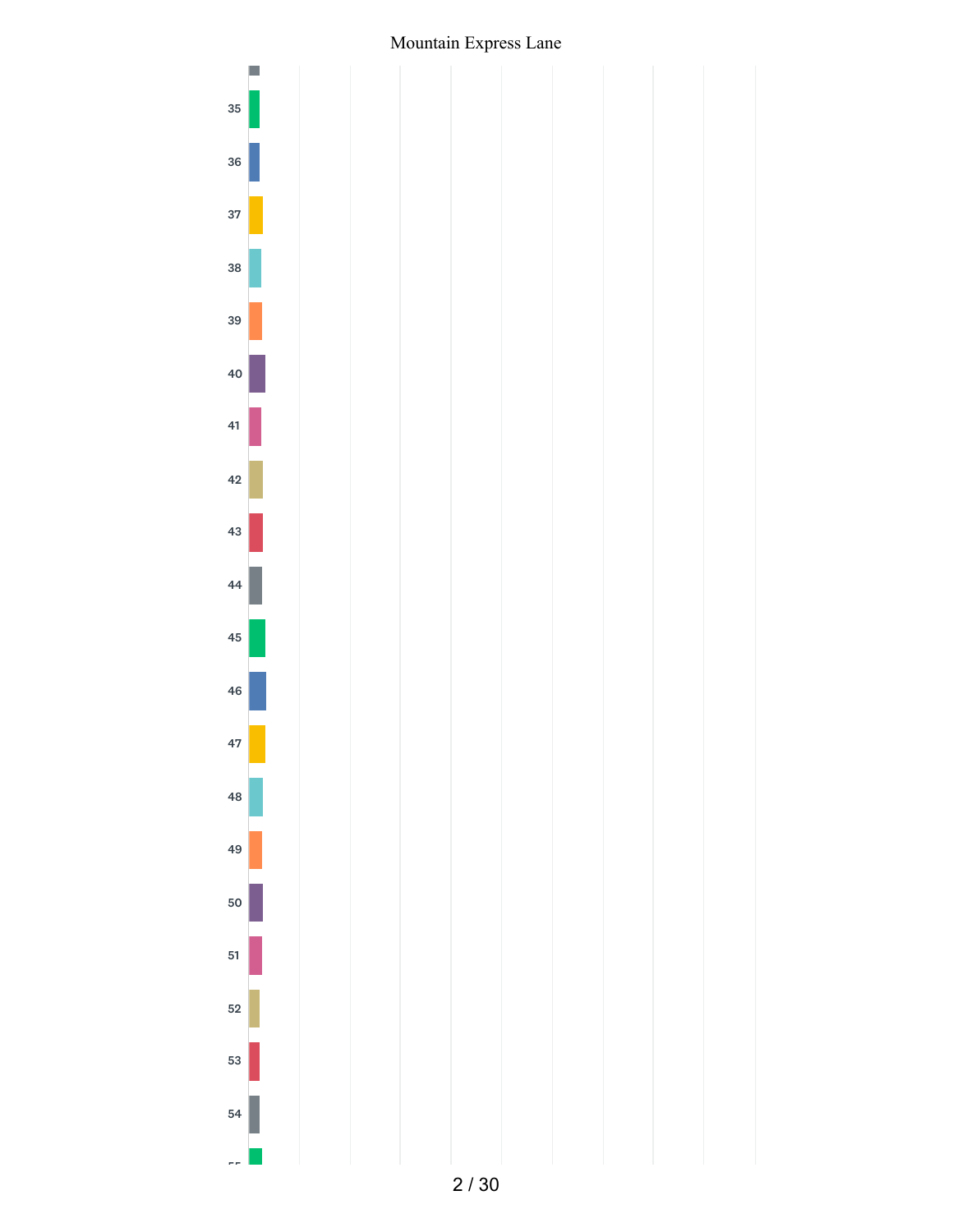

| <b>Answer Choices</b> | <b>Responses</b>      |
|-----------------------|-----------------------|
| 15 and under          | $\mathbf{2}$<br>0.02% |
| 16                    | $\mathbf 0$<br>0.00%  |
| $17\,$                | 0.00%<br>$\mathbf 0$  |
| 18                    | 0.01%<br>1            |
| 19                    | 8<br>0.09%            |
| 20                    | 15<br>0.18%           |
| 21                    | 16<br>0.19%           |
| $22\,$                | 23<br>0.27%           |
| 23                    | 35<br>0.41%           |
| 24                    | 0.50%<br>42           |
| 25                    | 0.71%<br>60           |
| 26                    | 82<br>0.97%           |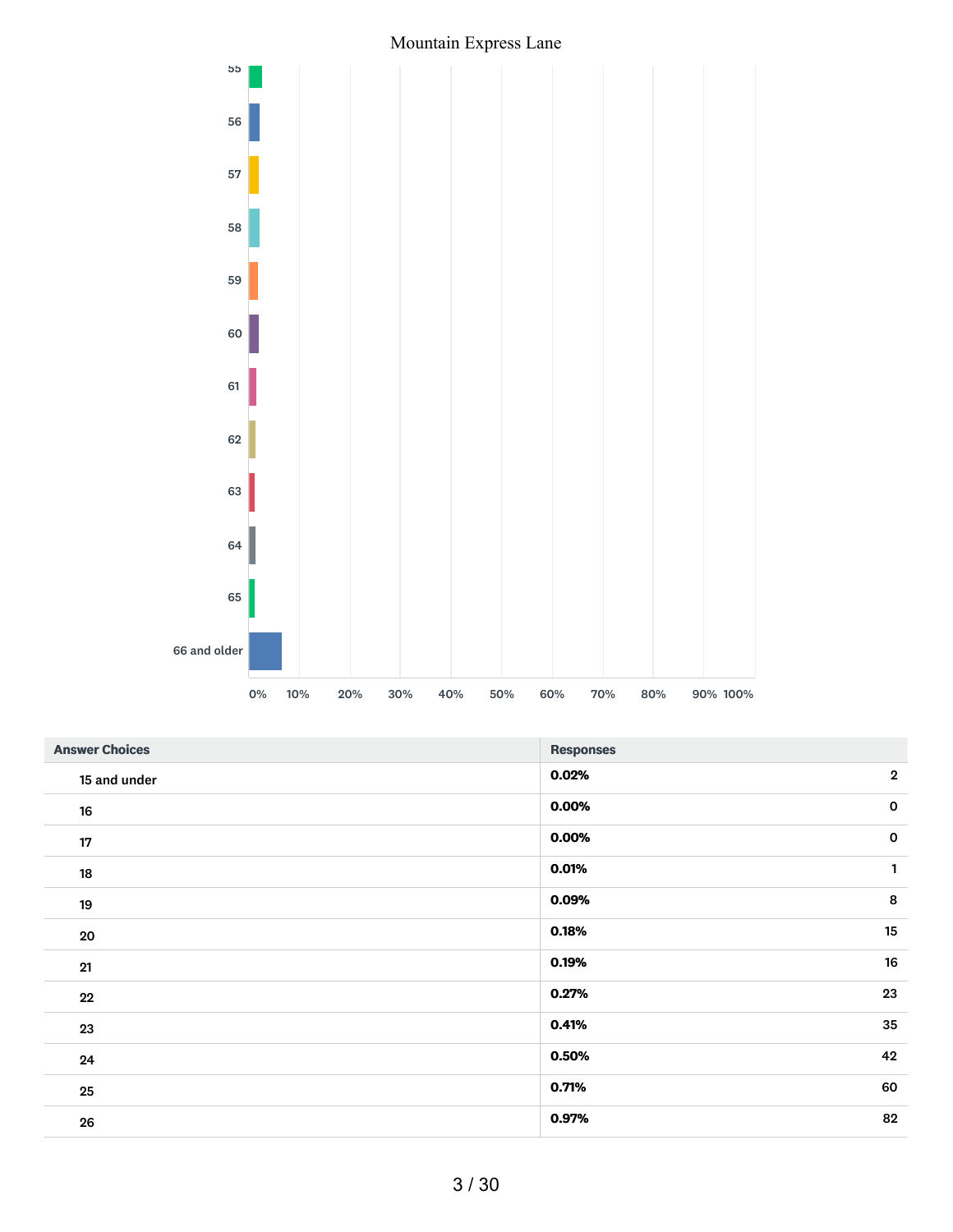|            | Mountain Express Lane |     |
|------------|-----------------------|-----|
| ${\bf 27}$ | 1.26%                 | 107 |
| ${\bf 28}$ | 1.42%                 | 120 |
| 29         | 1.53%                 | 130 |
| $30\,$     | 2.08%                 | 176 |
| 31         | 1.59%                 | 135 |
| $32\,$     | 1.95%                 | 165 |
| 33         | 2.18%                 | 185 |
| 34         | 2.29%                 | 194 |
| 35         | 2.35%                 | 199 |
| 36         | 2.25%                 | 191 |
| $37\,$     | 2.87%                 | 243 |
| ${\bf 38}$ | 2.48%                 | 210 |
| 39         | 2.64%                 | 224 |
| 40         | 3.27%                 | 277 |
| 41         | 2.48%                 | 210 |
| $\bf 42$   | 2.95%                 | 250 |
| 43         | 2.89%                 | 245 |
| 44         | 2.81%                 | 238 |
| 45         | 3.26%                 | 276 |
| 46         | 3.48%                 | 295 |
| 47         | 3.32%                 | 281 |
| 48         | 2.92%                 | 247 |
| 49         | 2.75%                 | 233 |
| 50         | 2.96%                 | 251 |
|            | 2.74%                 | 232 |
| 51         | 2.22%                 | 188 |
| ${\bf 52}$ | 2.31%                 | 196 |
| 53         |                       |     |
| 54         | 2.34%                 | 198 |
| 55         | 2.71%                 | 230 |
| 56         | 2.38%                 | 202 |
| 57         | 2.18%                 | 185 |
| 58         | 2.23%                 | 189 |
| 59         | 1.86%                 | 158 |
| 60         | 2.02%                 | 171 |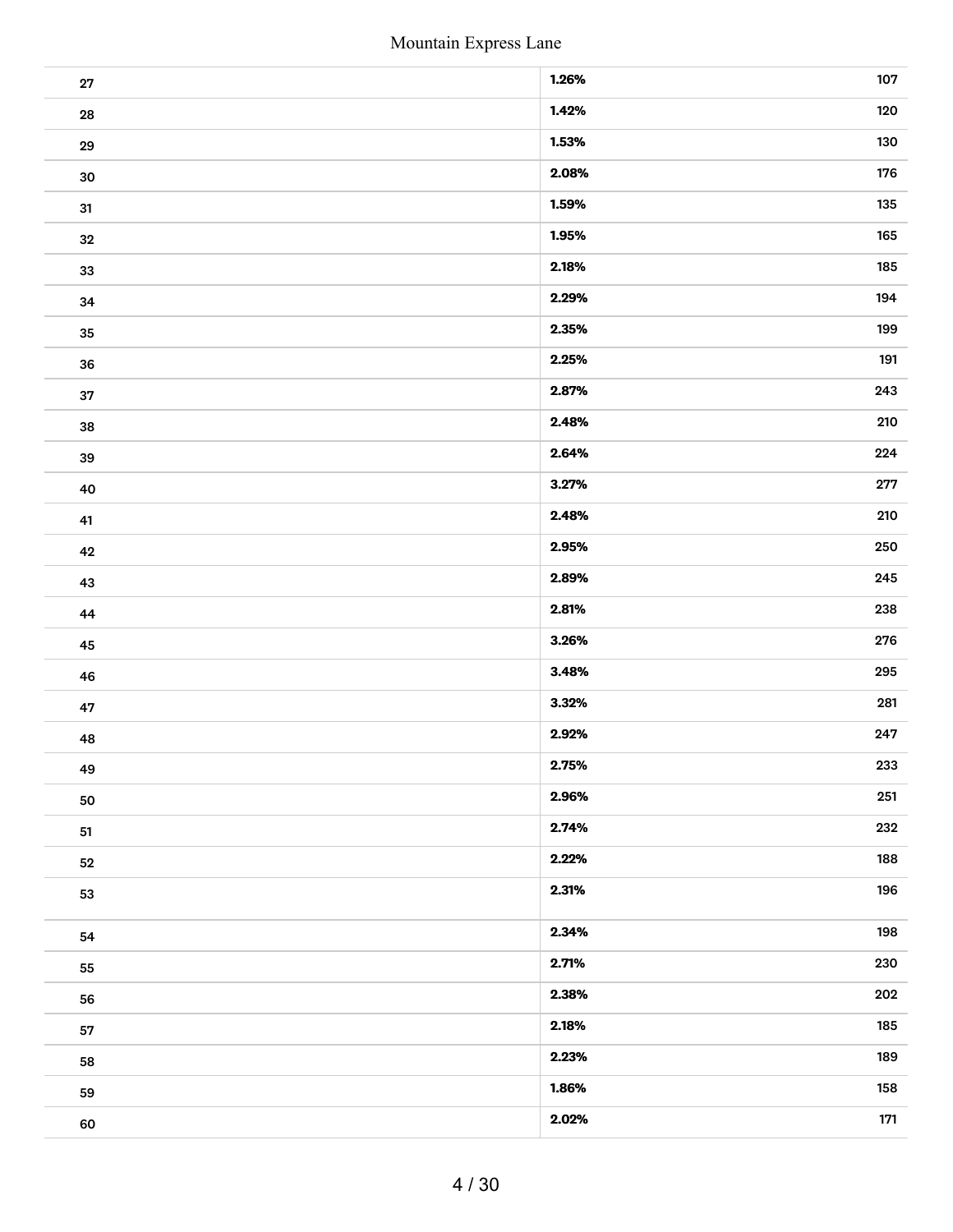| 61           | 1.65%<br>140 |
|--------------|--------------|
| 62           | 1.43%<br>121 |
| 63           | 99<br>1.17%  |
| 64           | 1.48%<br>125 |
| 65           | 1.30%<br>110 |
| 66 and older | 6.64%<br>563 |
| <b>Total</b> | 8,473        |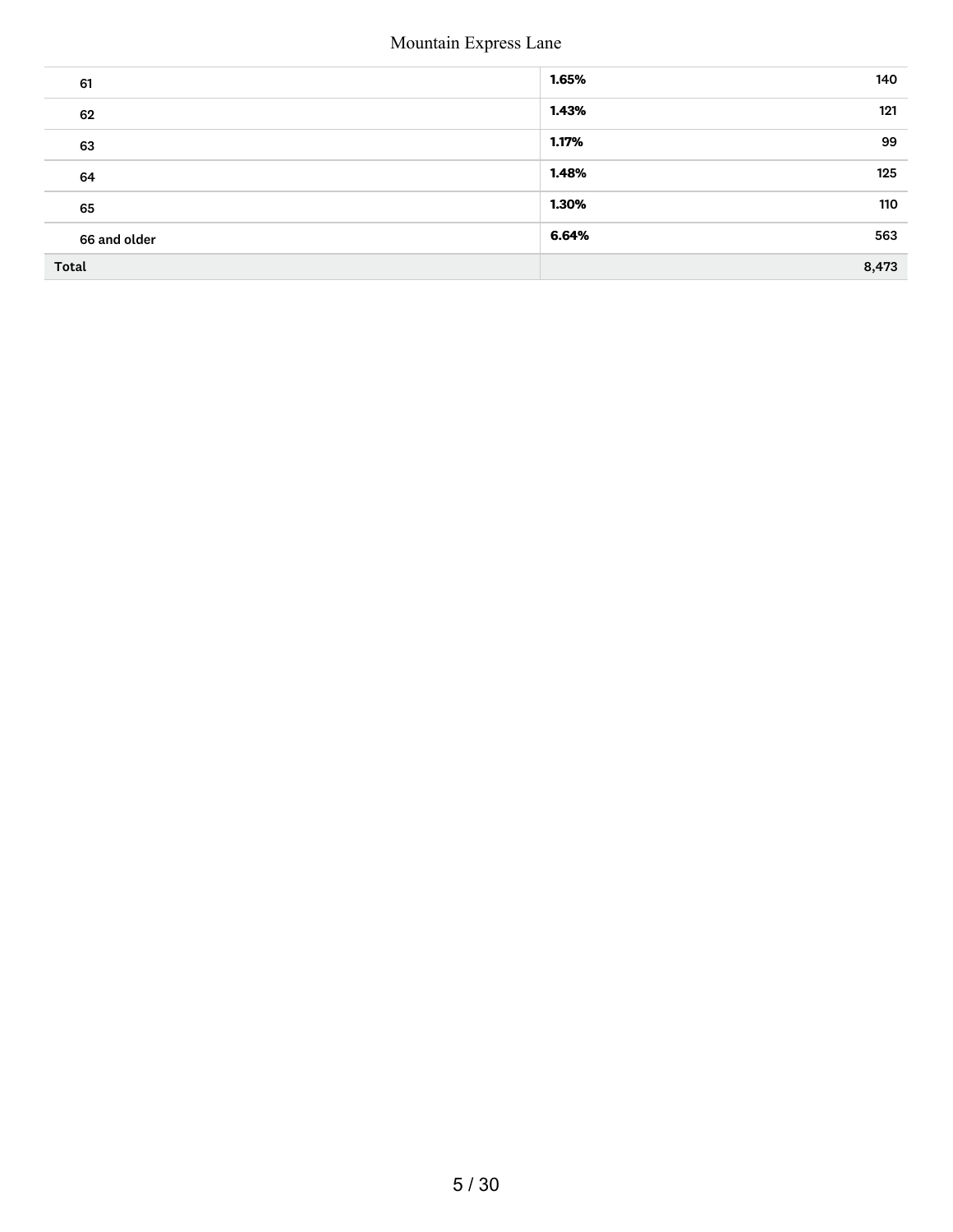# Q2 What is your gender?



| <b>Answer Choices</b> | <b>Responses</b> |
|-----------------------|------------------|
| Male                  | 66.88%<br>5,713  |
| Female                | 31.80%<br>2,716  |
| Prefer not to say     | 1.32%<br>113     |
| <b>Total</b>          | 8,542            |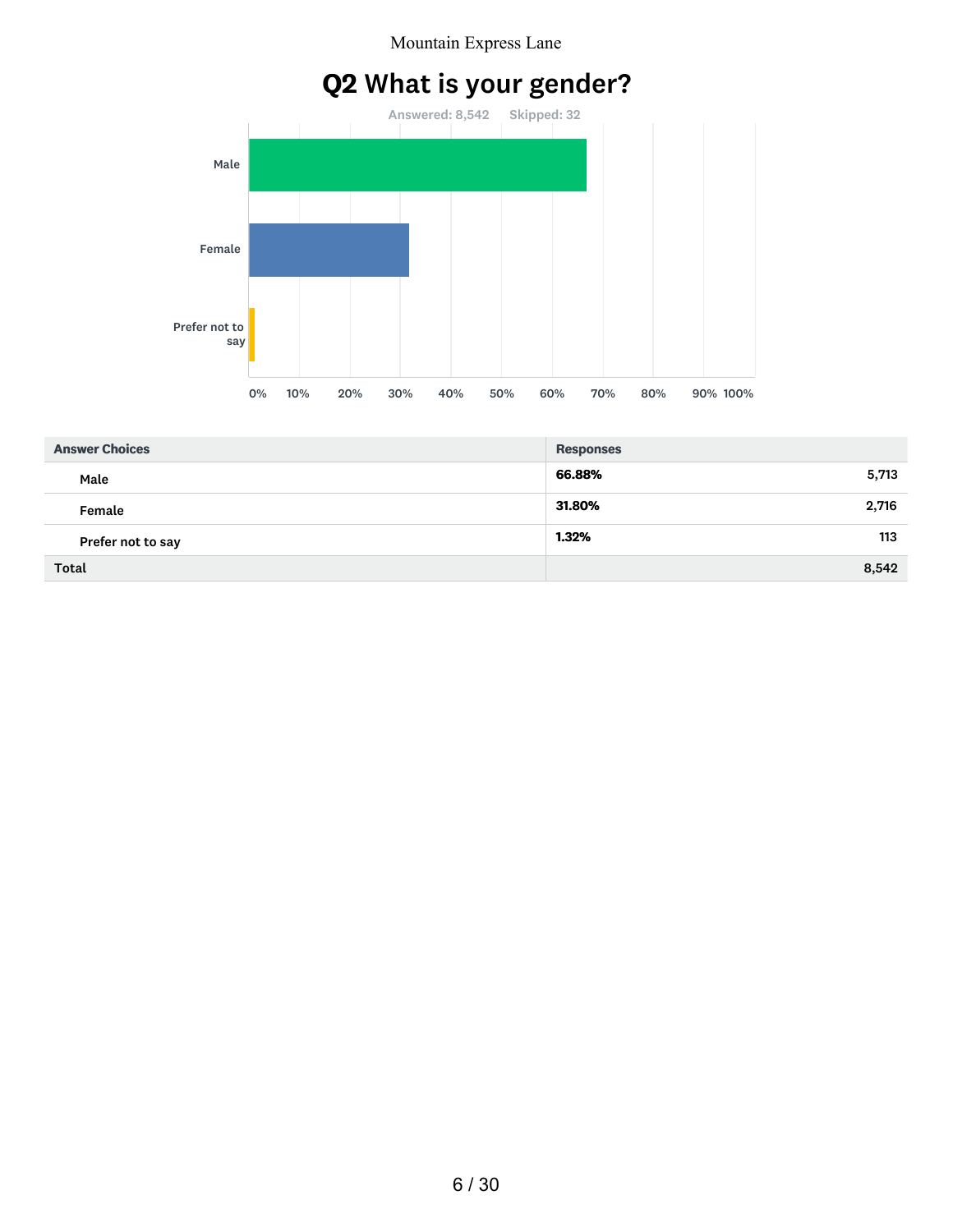# Q3 What city are you from?

Answered: 8,510 Skipped: 64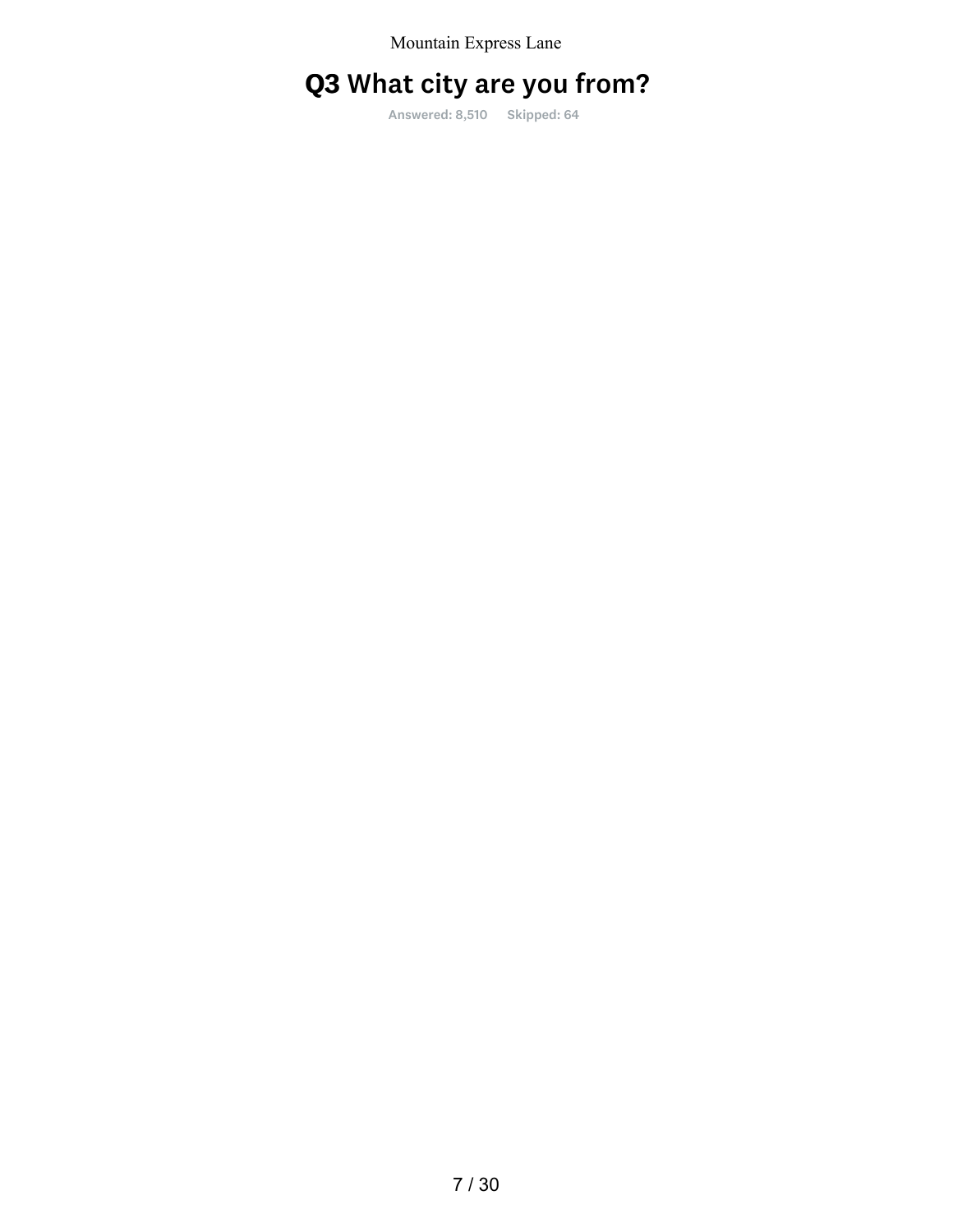# Q4 Have you ever used the I-70 Mountain Express Lane



| <b>Answer Choices</b> | <b>Responses</b> |
|-----------------------|------------------|
| Yes                   | 87.32%<br>7,483  |
| No                    | 12.68%<br>1,087  |
| <b>Total</b>          | 8,570            |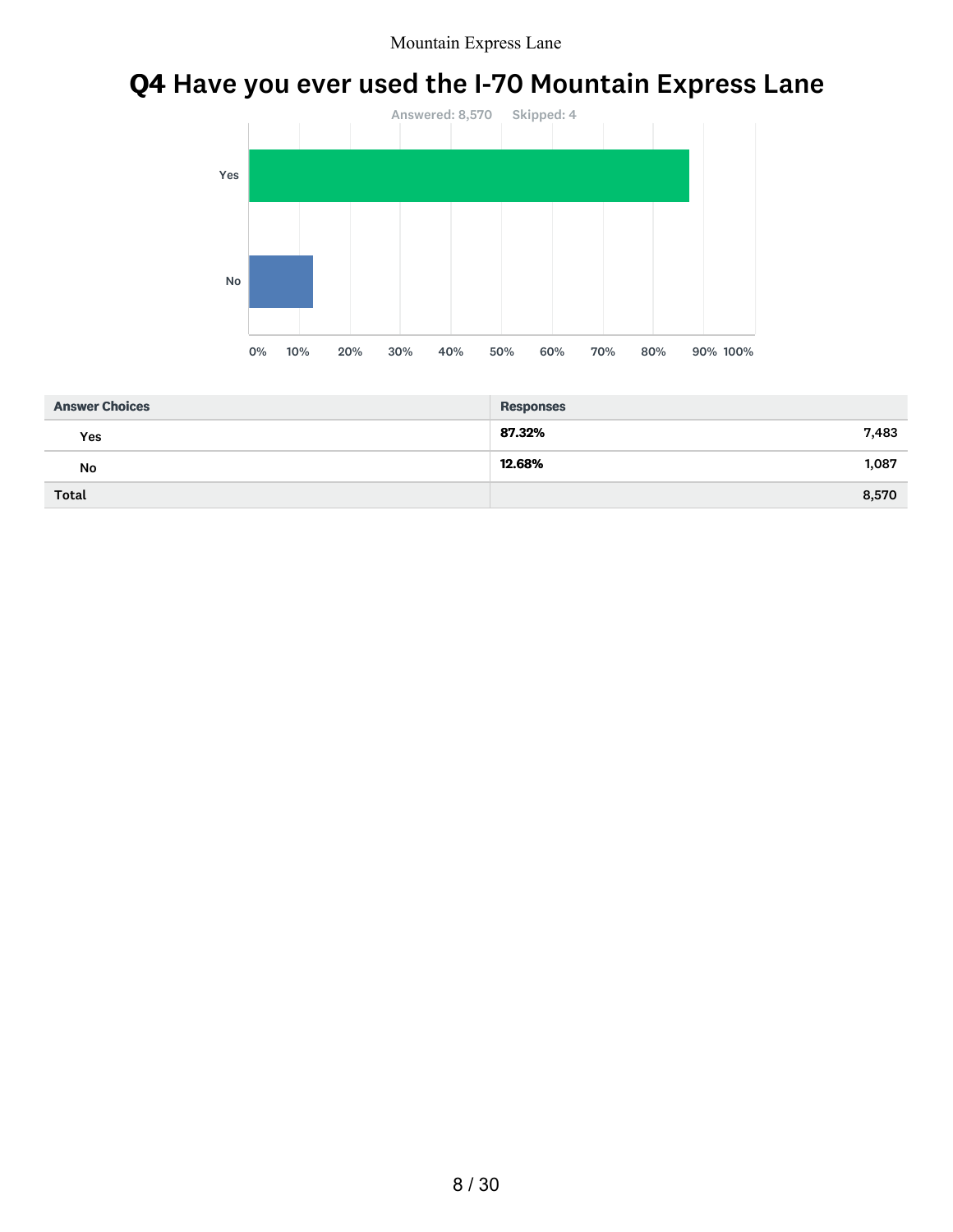# Q5 How frequently do you use the Mountain Express Lane?



| <b>Answer Choices</b>   | <b>Responses</b> |
|-------------------------|------------------|
| Less than once a month  | 61.87%<br>4,521  |
| Once a month            | 20.84%<br>1,523  |
| 2-5 times a month       | 16.42%<br>1,200  |
| 6 or more times a month | 63<br>0.86%      |
| Total                   | 7,307            |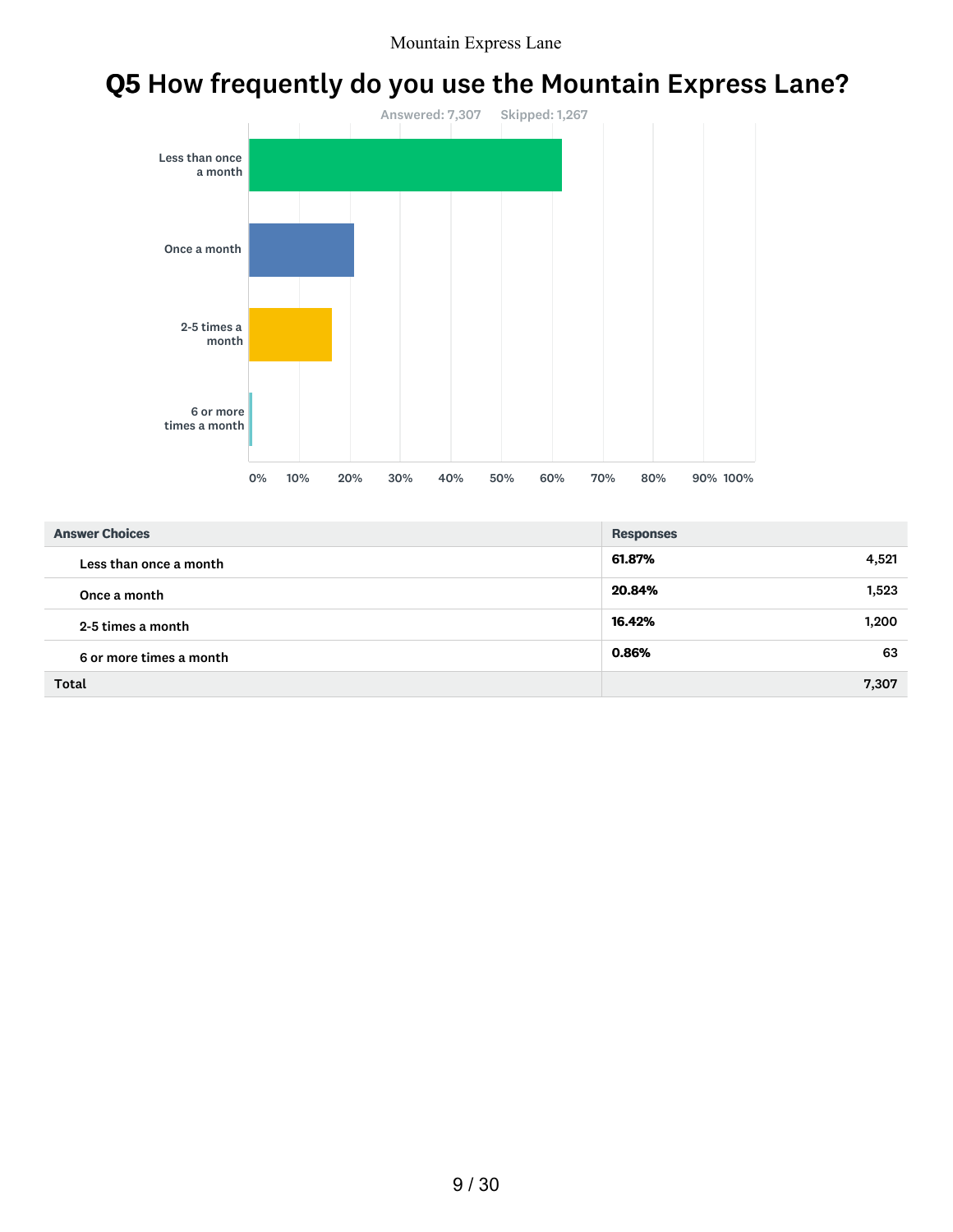### Q6 Which season do you use the Mountain Express Lane the most?



| <b>Answer Choices</b> | <b>Responses</b> |
|-----------------------|------------------|
| Summer                | 8.58%<br>626     |
| Winter                | 54.38%<br>3,968  |
| <b>Both</b>           | 37.04%<br>2,703  |
| <b>Total</b>          | 7,297            |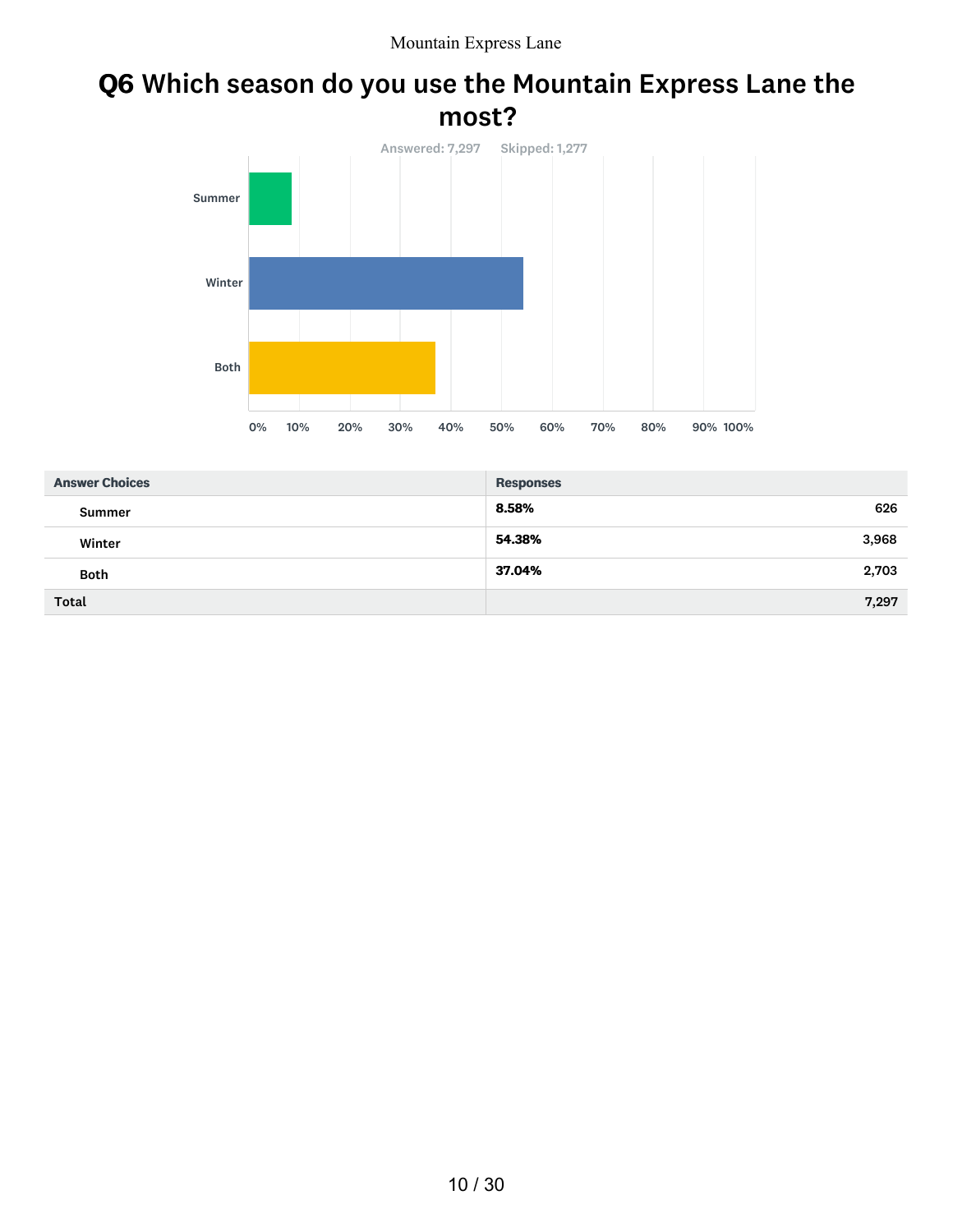# Q7 Do you have an ExpressToll pass?



| <b>Answer Choices</b> | <b>Responses</b> |
|-----------------------|------------------|
| Yes                   | 96.28%<br>7,018  |
| No                    | 3.72%<br>271     |
| Total                 | 7,289            |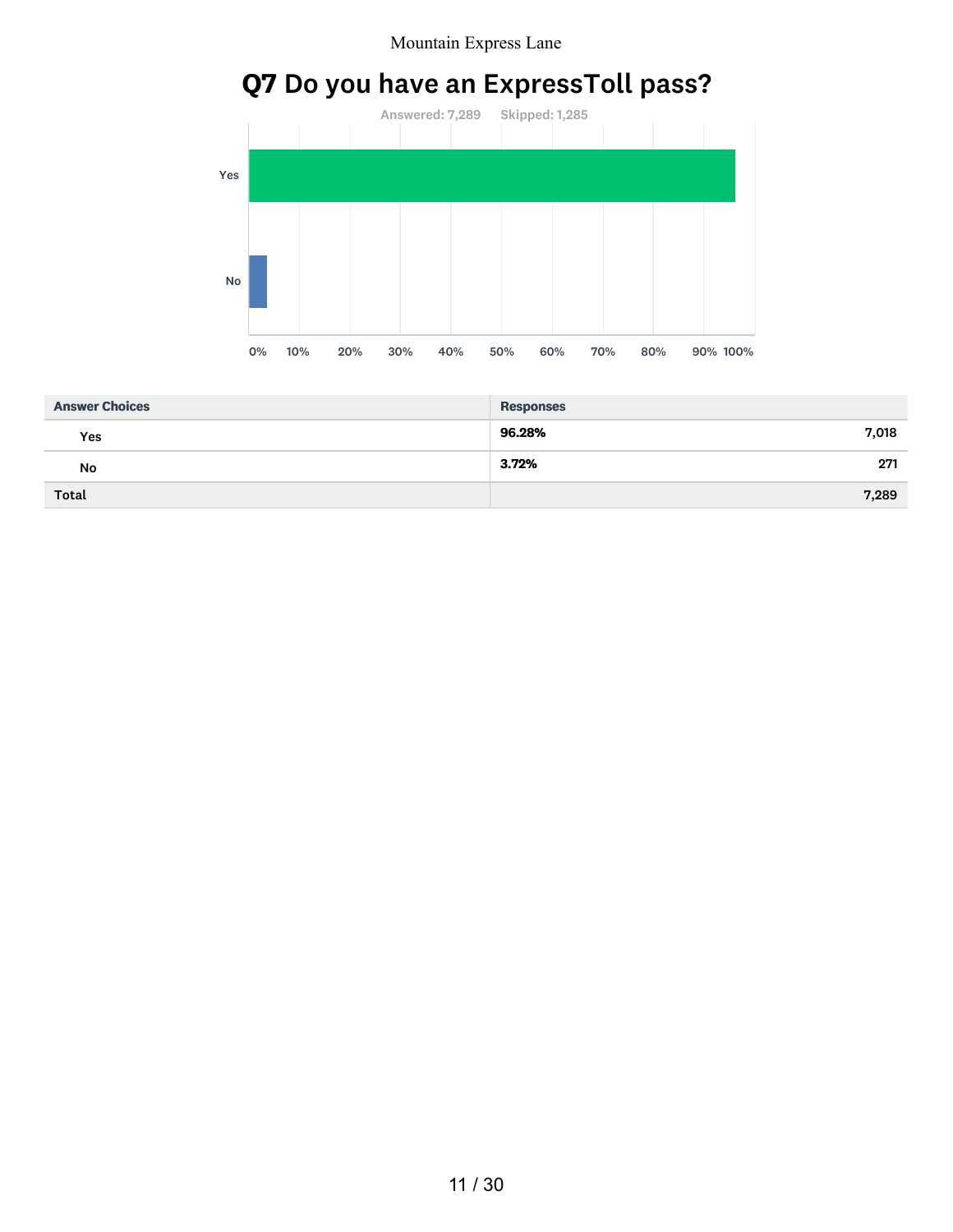## Q8 Are you aware that without the ExpressToll pass, you will receive a License Plate Toll, which is the toll plus extra charges?



| <b>Answer Choices</b> | <b>Responses</b> |
|-----------------------|------------------|
| Yes                   | 92.73%<br>6,761  |
| No                    | 7.27%<br>530     |
| <b>Total</b>          | 7,291            |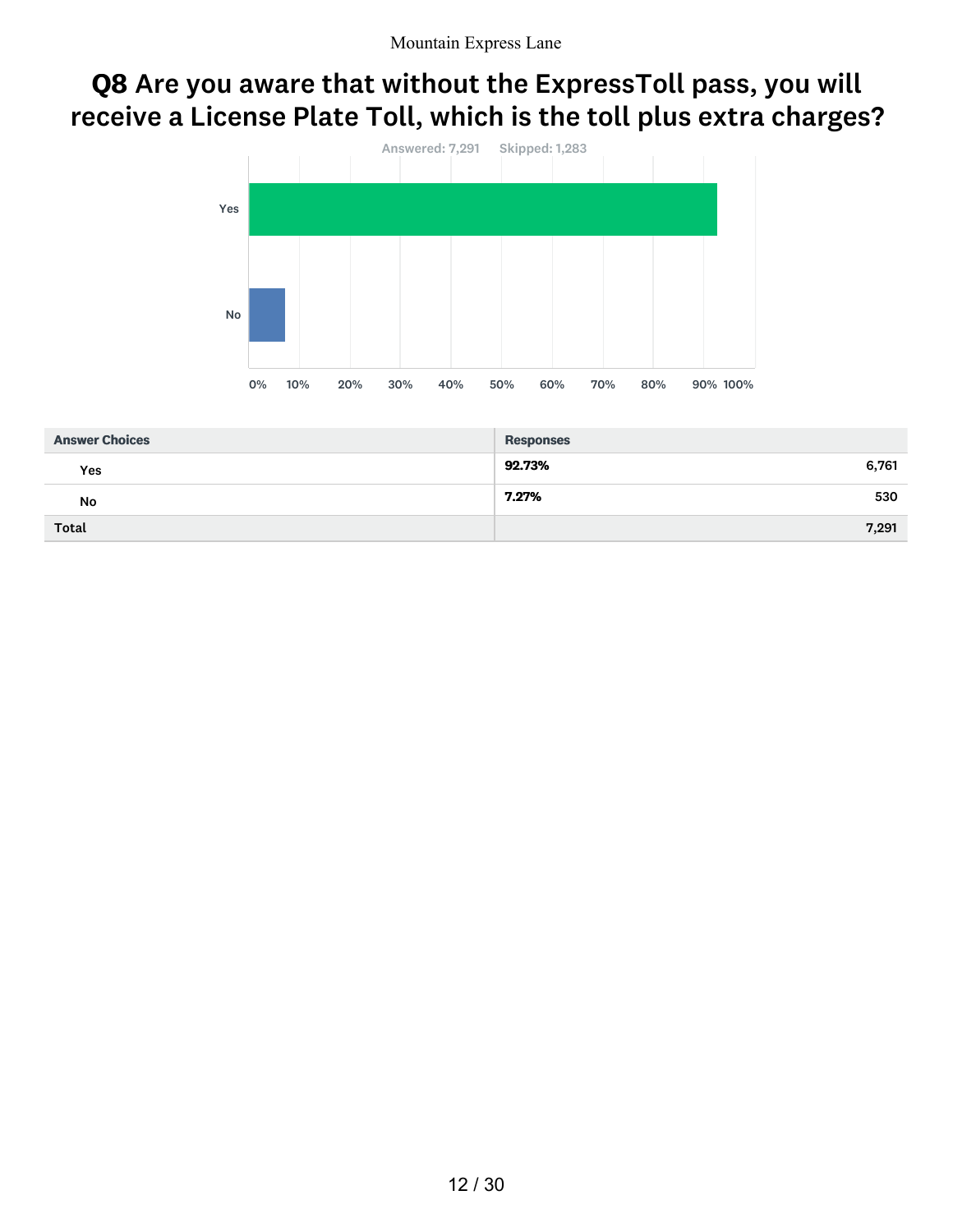# Q9 What makes you decide to take the Mountain Express Lane?



| <b>Answer Choices</b>                | <b>Responses</b> |       |
|--------------------------------------|------------------|-------|
| Don't like sitting in traffic        | 60.13%           | 4.255 |
| Going to be late for a meeting/event | 4.90%            | 347   |
| <b>Get home faster</b>               | 34.96%           | 2,474 |
| Total                                |                  | 7,076 |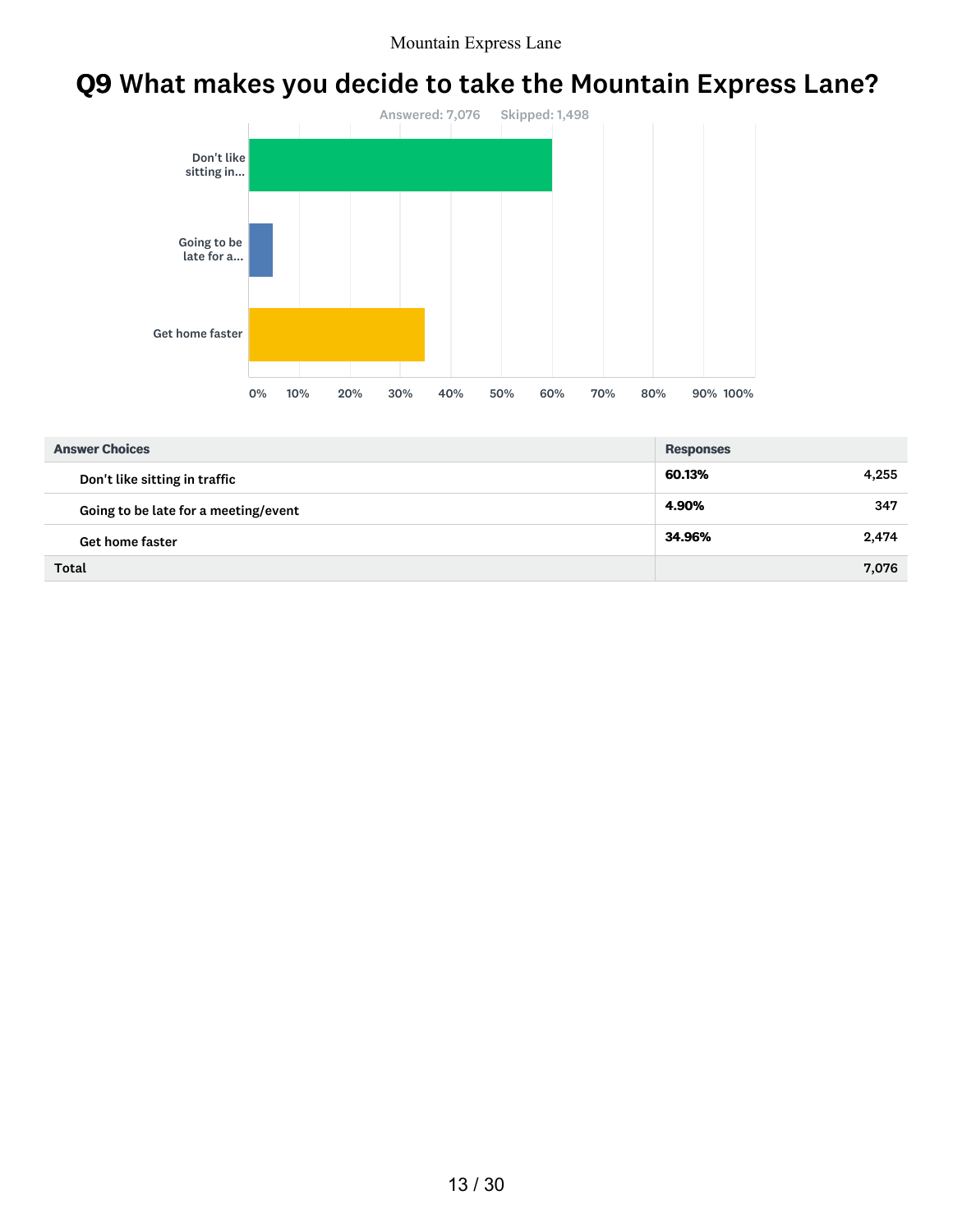# Q10 How does current traffic and congestion in the Corridor compare to the previous year?



| <b>Answer Choices</b>                     | <b>Responses</b> |
|-------------------------------------------|------------------|
| Significantly more traffic and congestion | 17.69%<br>1.274  |
| More traffic and congestion               | 24.01%<br>1.729  |
| Similar traffic and congestion            | 38.93%<br>2.804  |
| Less traffic and congestion               | 18.40%<br>1.325  |
| Significantly less traffic and congestion | 0.97%<br>70      |
| Total                                     | 7.202            |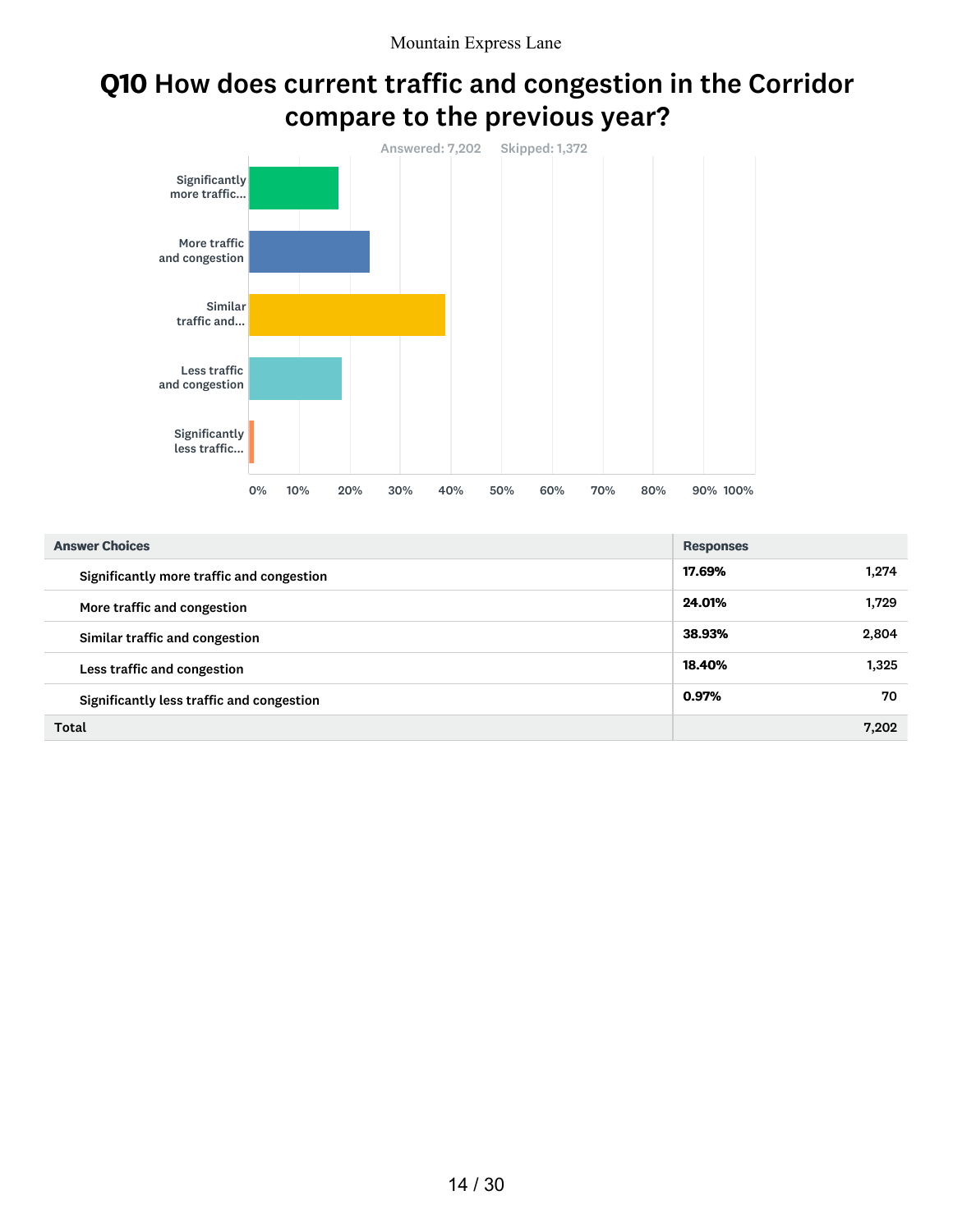# Q11 Which other Colorado tolling facilities do you use? (Click all that apply)



| <b>Answer Choices</b>             | <b>Responses</b> |
|-----------------------------------|------------------|
| <b>US 36 Express Lanes</b>        | 37.43%<br>2,720  |
| North I-25 Express Lanes          | 2,122<br>29.20%  |
| <b>Central I-25 Express Lanes</b> | 18.78%<br>1,365  |
| <b>Northwest Parkway</b>          | 26.82%<br>1,949  |
| E-470                             | 76.39%<br>5,551  |
| None                              | 9.59%<br>697     |
| <b>Total Respondents: 7,267</b>   |                  |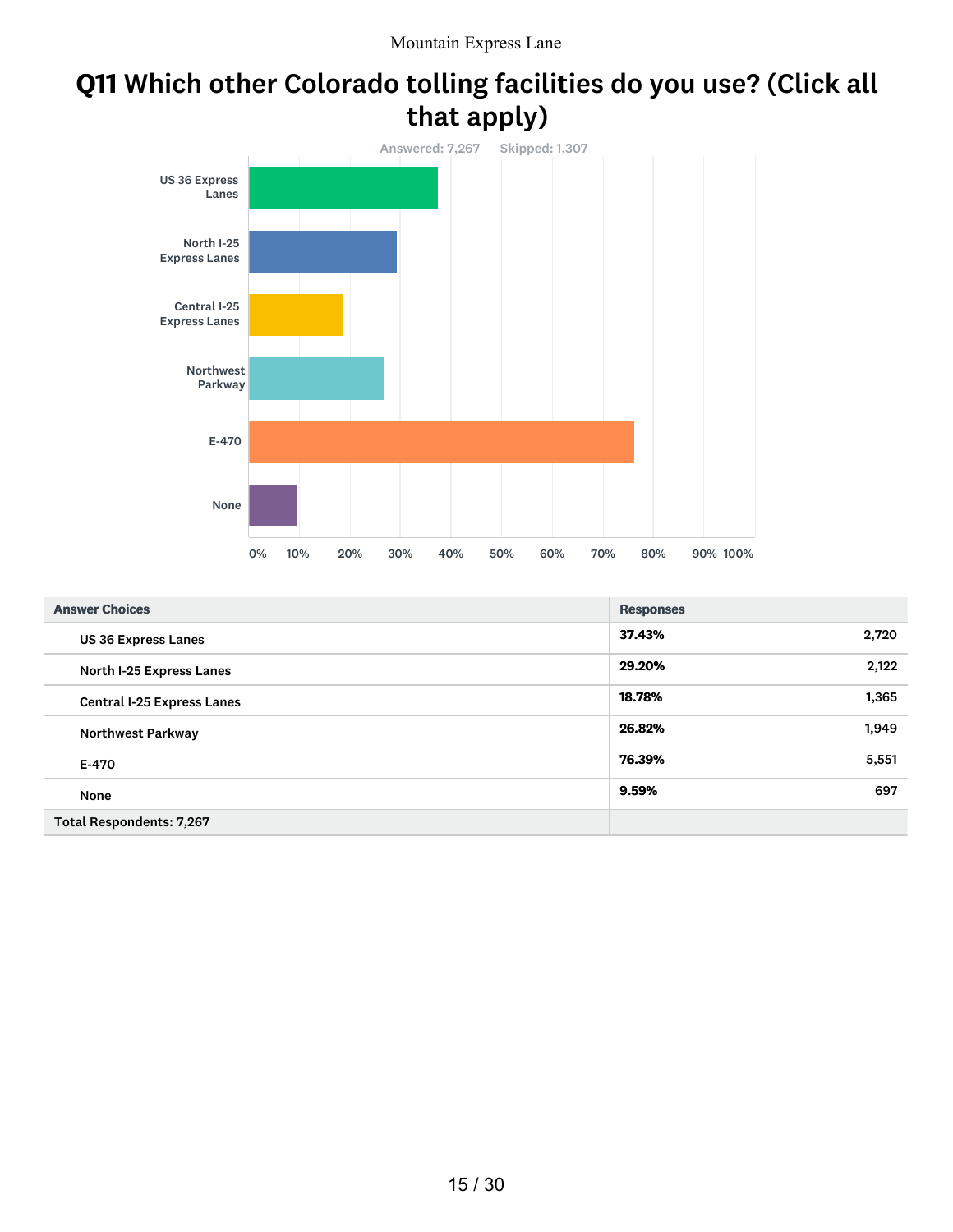### Q12 How satisfied are you with the price of the Mountain Express Lane?



| <b>Answer Choices</b>        | <b>Responses</b> |
|------------------------------|------------------|
| <b>Extremely Satisfied</b>   | 6.28%<br>457     |
| <b>Satisfied</b>             | 34.27%<br>2,494  |
| Neutral                      | 35.91%<br>2,613  |
| <b>Unsatisfied</b>           | 16.59%<br>1,207  |
| <b>Extremely Unsatisfied</b> | 6.95%<br>506     |
| <b>Total</b>                 | 7,277            |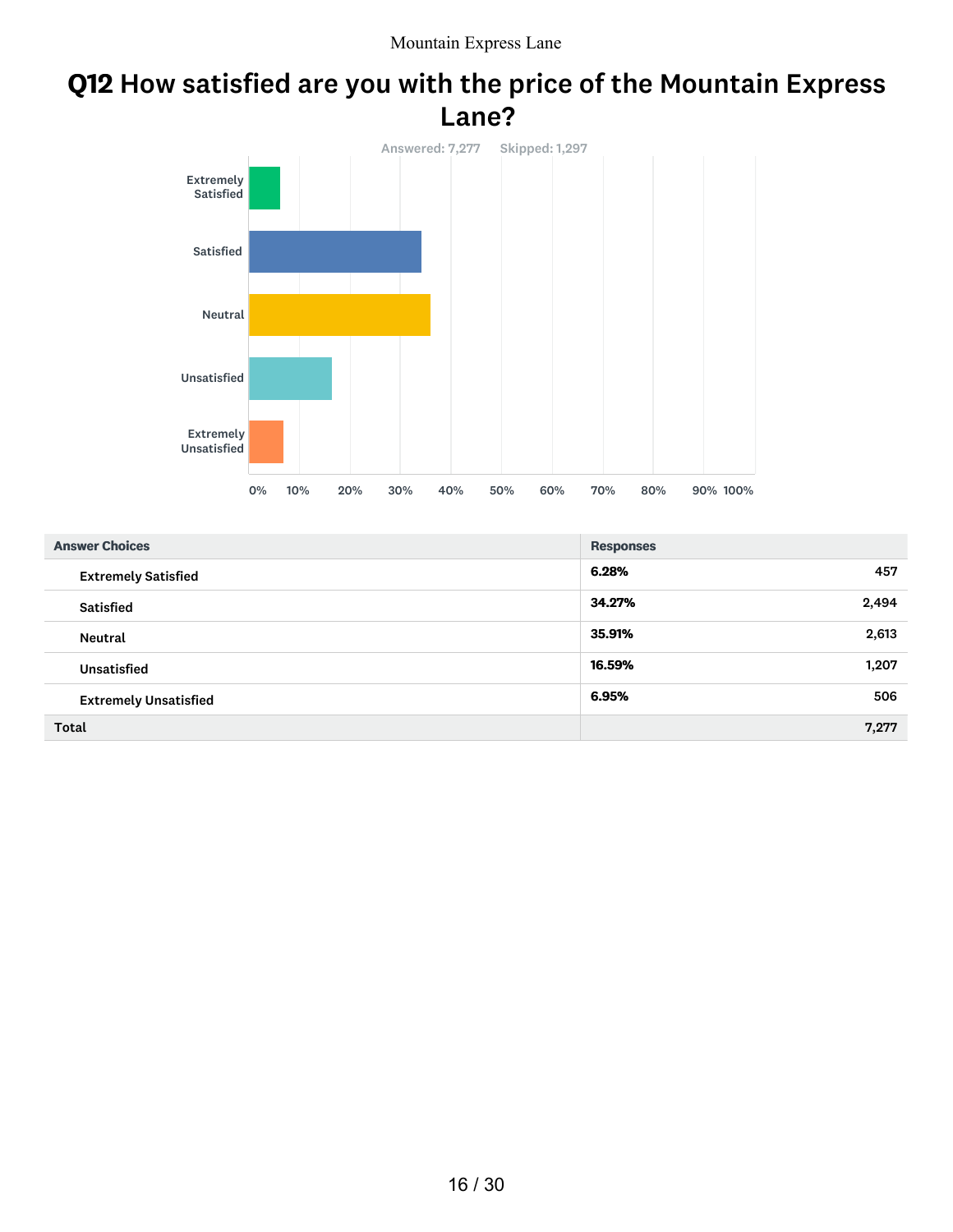# Q13 How satisfied are you with the hours of operation of the Mountain Express Lane?



| <b>Answer Choices</b>        | <b>Responses</b> |
|------------------------------|------------------|
| <b>Extremely Satisfied</b>   | 2.50%<br>182     |
| <b>Satisfied</b>             | 27.88%<br>2,031  |
| Neutral                      | 34.91%<br>2,543  |
| <b>Unsatisfied</b>           | 24.27%<br>1,768  |
| <b>Extremely Unsatisfied</b> | 10.45%<br>761    |
| Total                        | 7,285            |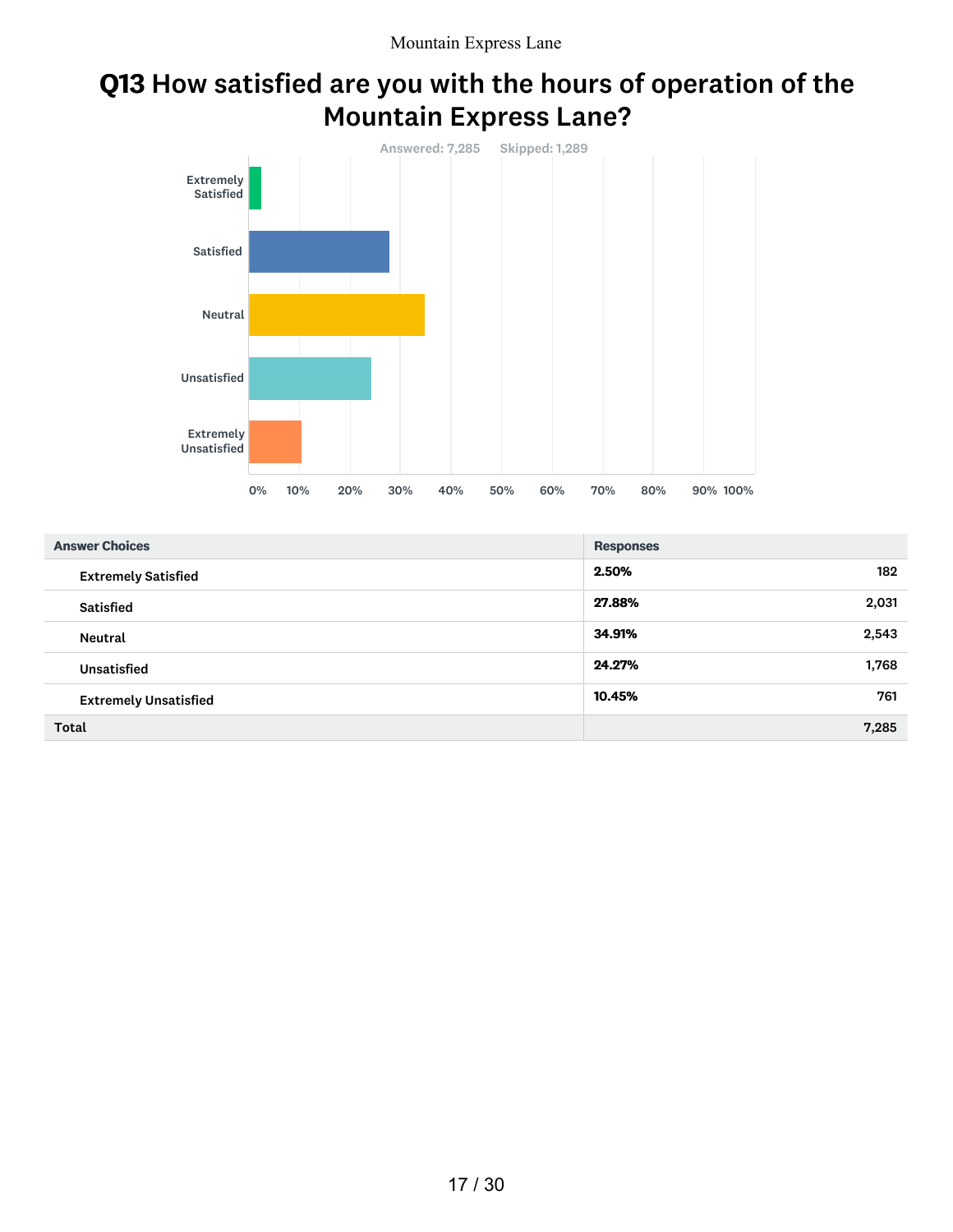## Q14 Are you aware of the four-hour grace period in which you can leave the highway and visit a restaurant, gas station or friend and then re-enter the Mountain Express Lane without being tolled a second time?



| <b>Answer Choices</b> | <b>Responses</b> |
|-----------------------|------------------|
| Yes                   | 4.97%<br>362     |
| No                    | 95.03%<br>6,928  |
| Total                 | 7,290            |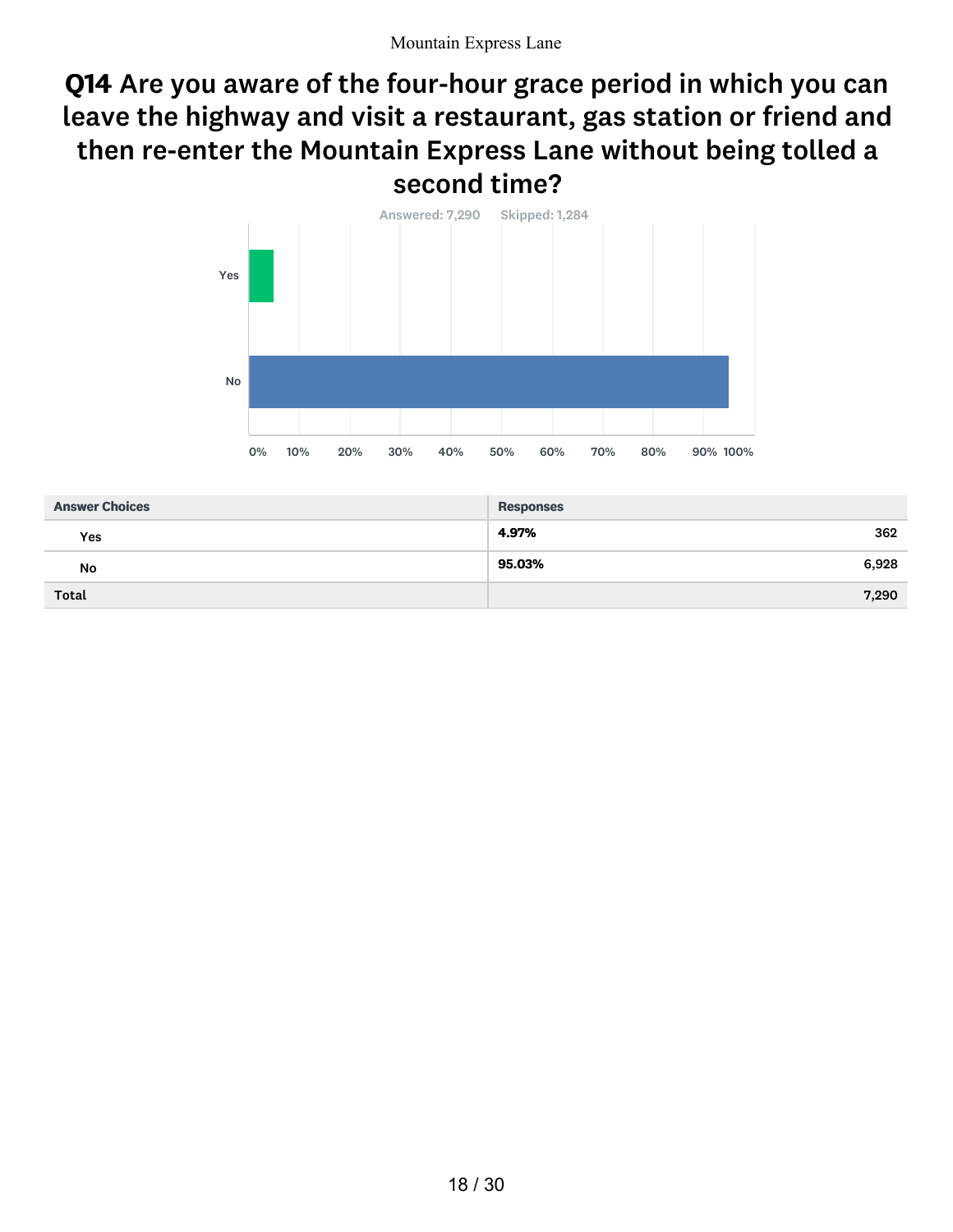# Q15 Leading up to the Express Lane, how clear are the messages and signs at providing direction on how to use the Express Lane?



| <b>Answer Choices</b> | <b>Responses</b> |     |
|-----------------------|------------------|-----|
| <b>Very Clear</b>     | 26.18%<br>1,908  |     |
| Clear                 | 3,699<br>50.76%  |     |
| Neutral               | 13.16%           | 959 |
| Unclear               | 8.26%<br>602     |     |
| <b>Very Unclear</b>   | 1.63%            | 119 |
| <b>Total</b>          | 7,287            |     |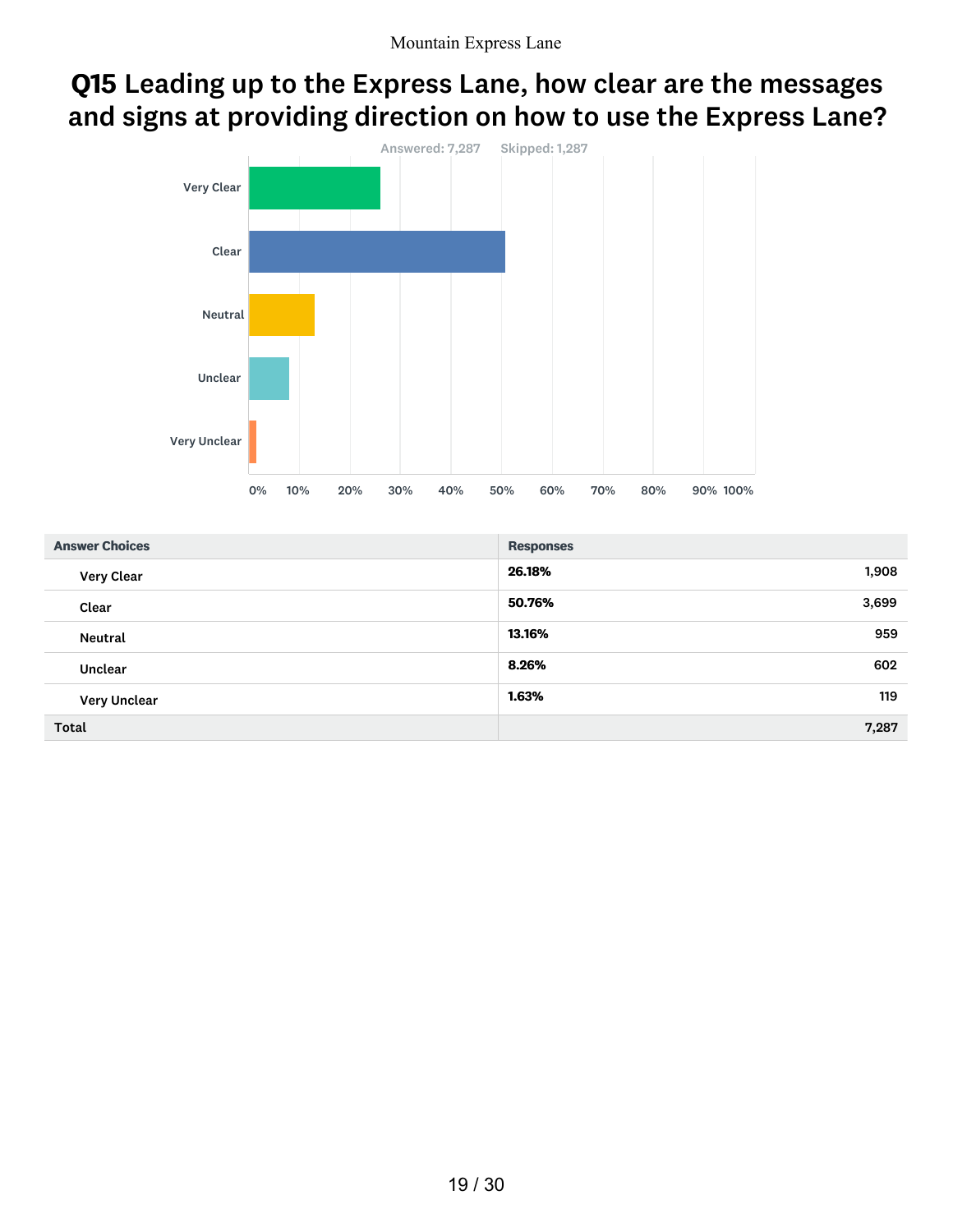## Q16 When you use the Express Lane, how clear are the messages and signs at providing direction on how to use the Express Lane?



| <b>Answer Choices</b> | <b>Responses</b> |
|-----------------------|------------------|
| Very Clear            | 23.43%<br>1,709  |
| Clear                 | 51.96%<br>3,790  |
| Neutral               | 14.46%<br>1,055  |
| Unclear               | 8.73%<br>637     |
| <b>Very Unclear</b>   | 1.41%<br>103     |
| <b>Total</b>          | 7,294            |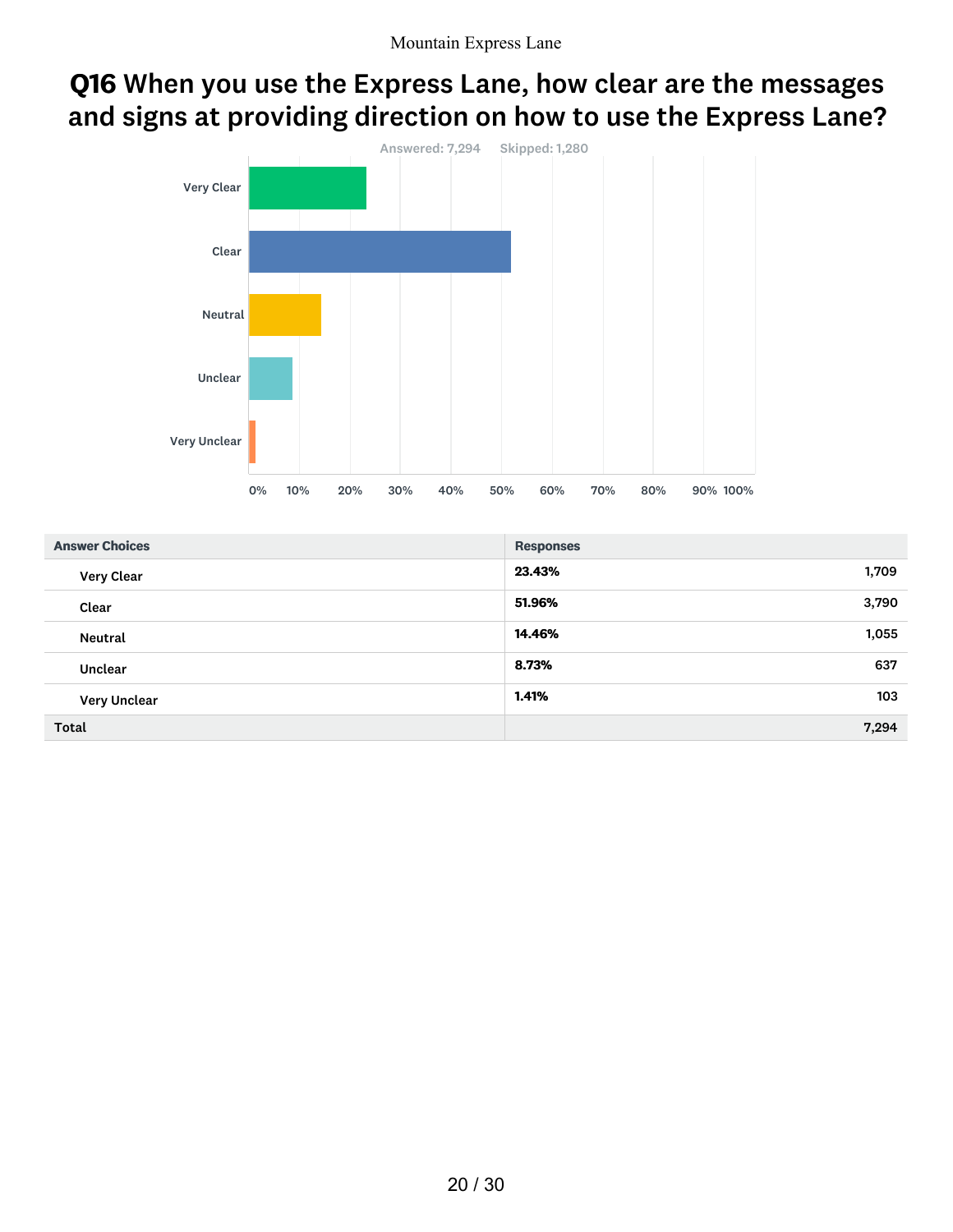### Q17 Would you like to see a westbound Express Lane open in the same location?



| <b>Answer Choices</b> | <b>Responses</b> |
|-----------------------|------------------|
| Yes                   | 86.31%<br>6,249  |
| No                    | 991<br>13.69%    |
| <b>Total</b>          | 7,240            |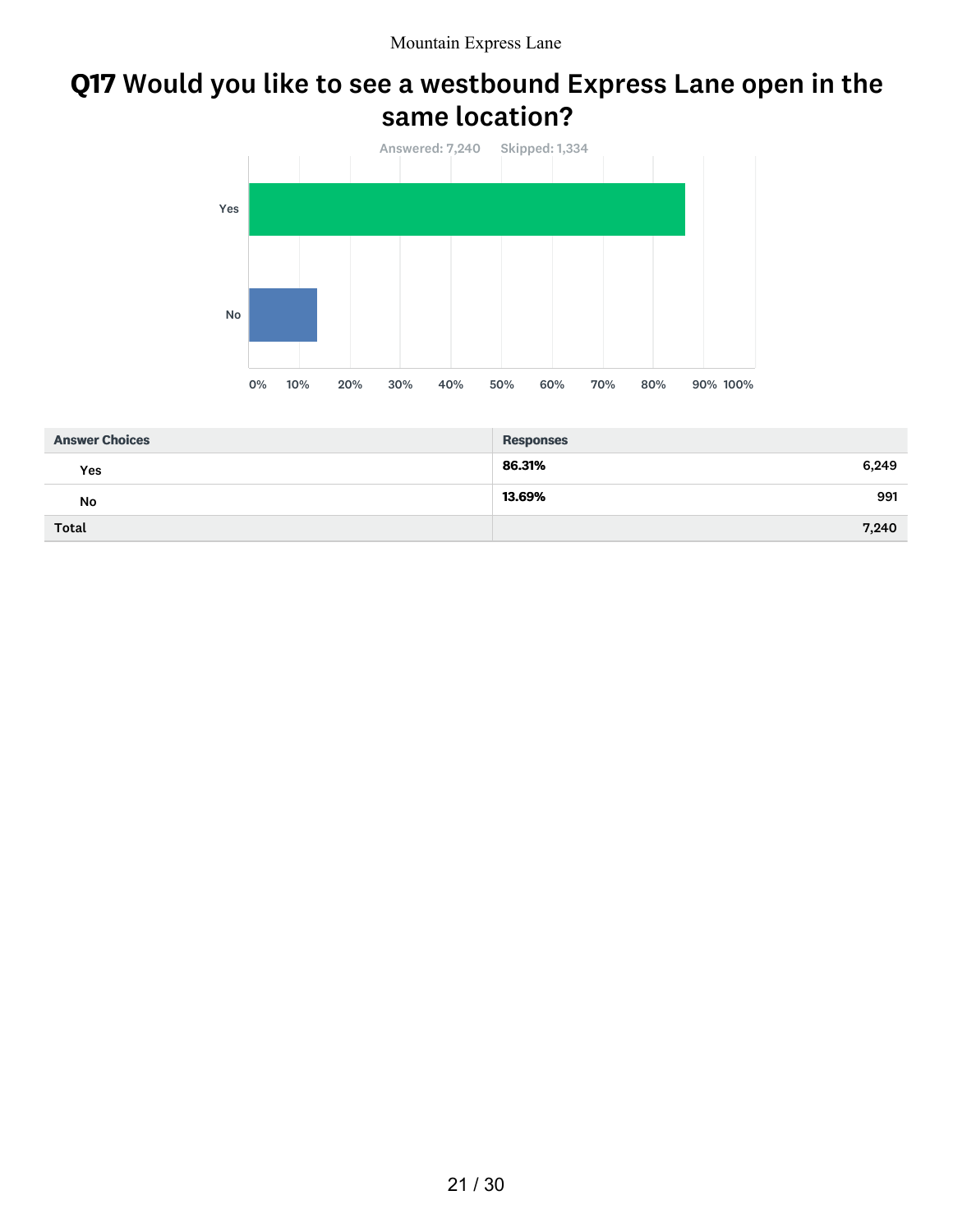## Q18 Assuming similar prices, how often would you use a westbound Express Lane?



| <b>Answer Choices</b>   | <b>Responses</b> |
|-------------------------|------------------|
| Less than once a month  | 44.35%<br>3,225  |
| Once a month            | 29.37%<br>2,136  |
| 2-5 times a month       | 24.17%<br>1,758  |
| 6 or more times a month | 2.10%<br>153     |
| <b>Total</b>            | 7,272            |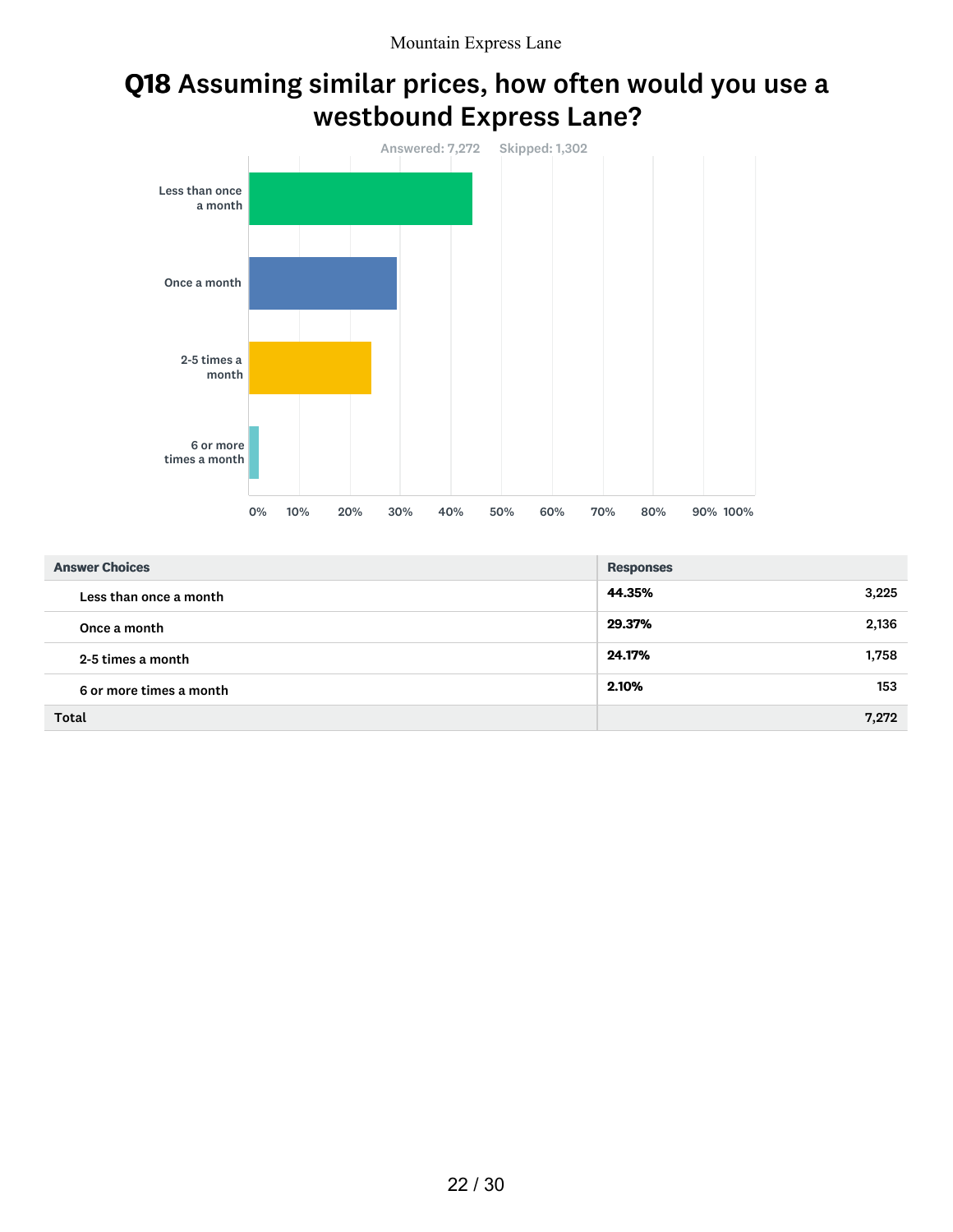# Q19 Do you have an ExpressToll account and pass?



| <b>Answer Choices</b> | <b>Responses</b> |
|-----------------------|------------------|
| Yes                   | 72.81%<br>782    |
| No                    | 27.19%<br>292    |
| <b>Total</b>          | 1,074            |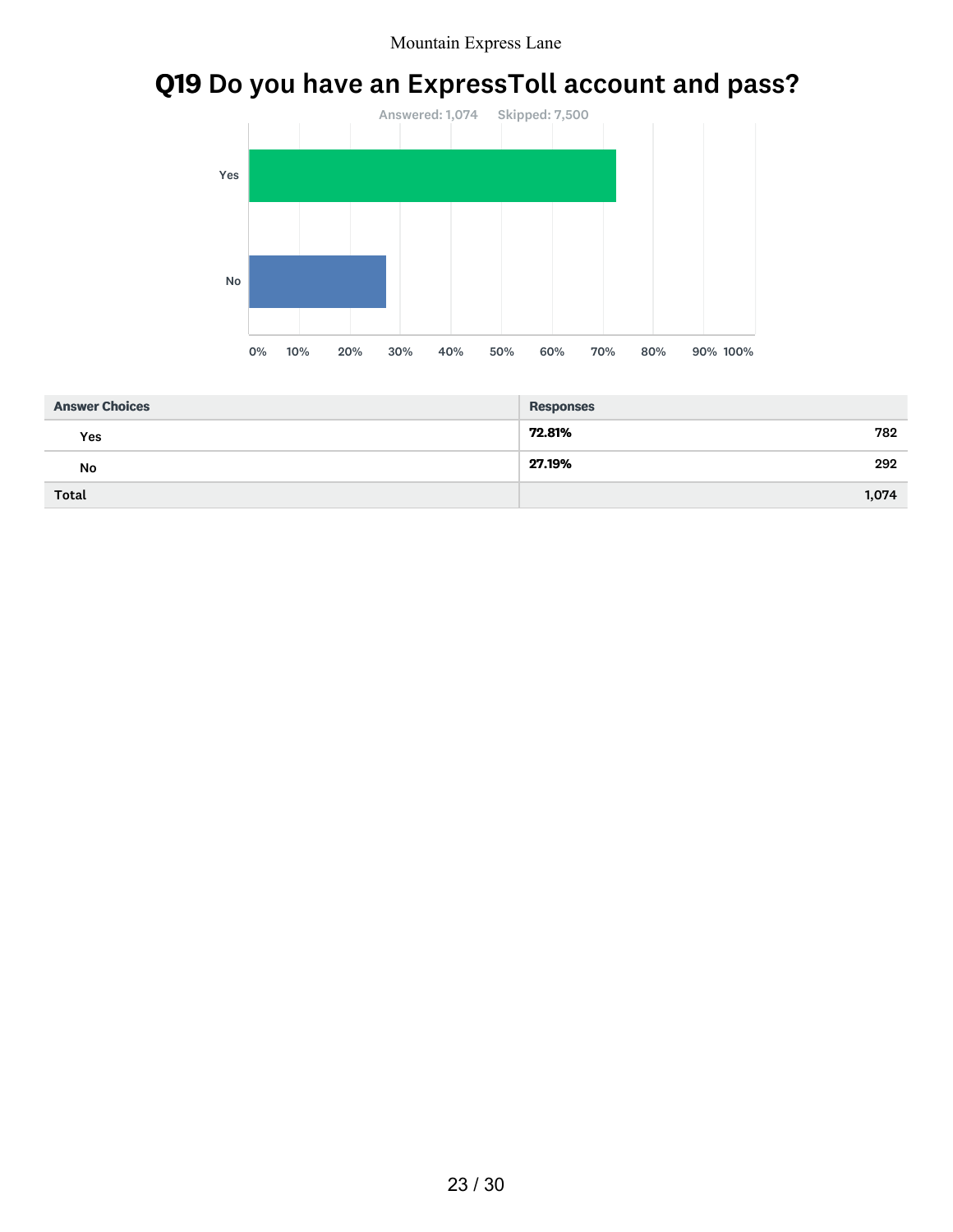# Q20 Are you aware that without the ExpressToll pass, you will receive a License Plate Toll, which is the toll and extra charges?



| <b>Answer Choices</b> | <b>Responses</b> |       |
|-----------------------|------------------|-------|
| Yes                   | 92.37%           | 993   |
| No                    | 7.63%            | 82    |
| <b>Total</b>          |                  | 1,075 |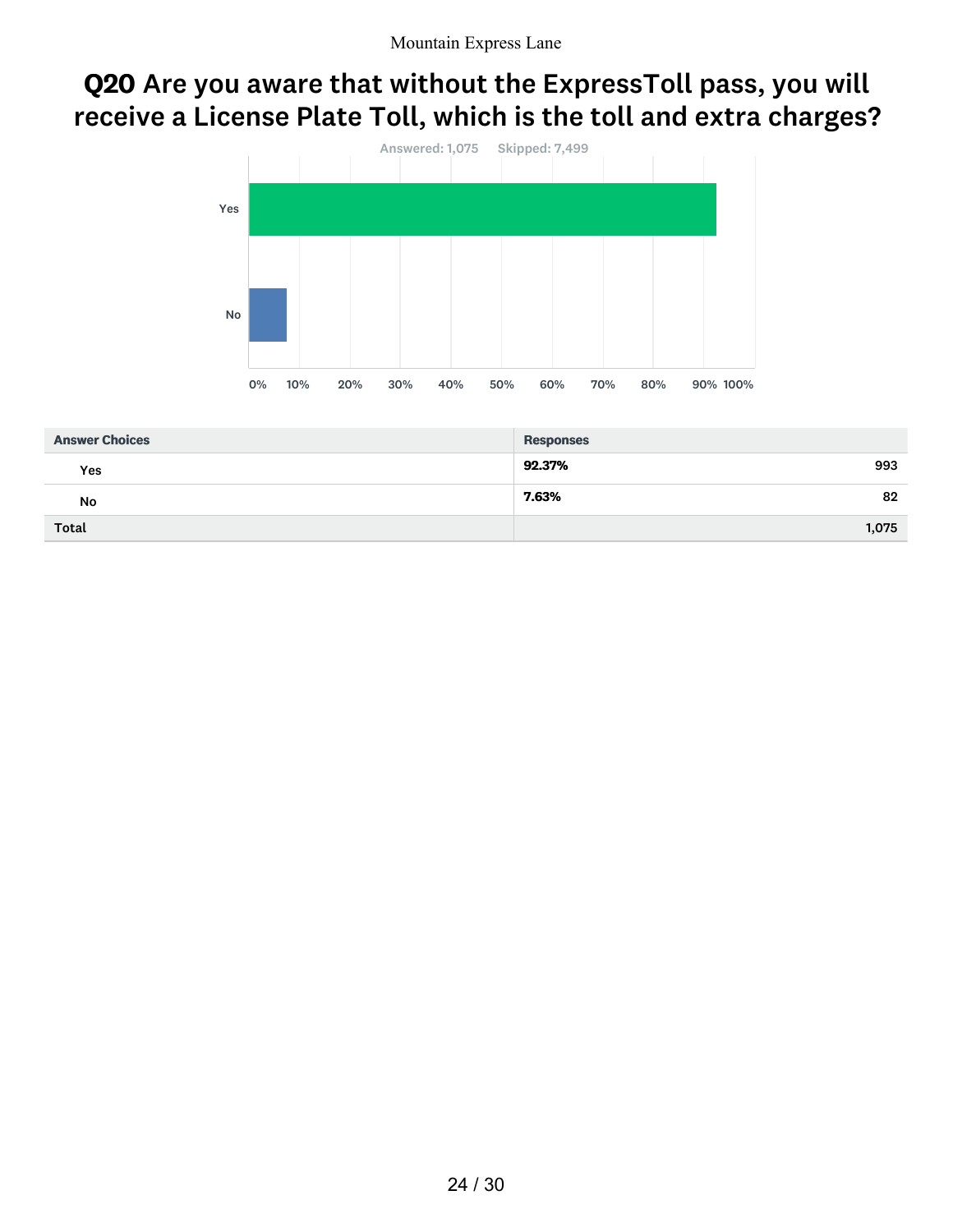# Q21 Which other Colorado tolling facilities do you use? (Click all that apply)



| <b>Answer Choices</b>             | <b>Responses</b> |
|-----------------------------------|------------------|
| <b>US 36 Express Lanes</b>        | 21.56%<br>230    |
| North I-25 Express Lanes          | 205<br>19.21%    |
| <b>Central I-25 Express Lanes</b> | 16.03%<br>171    |
| <b>Northwest Parkway</b>          | 261<br>24.46%    |
| E-470                             | 69.07%<br>737    |
| None                              | 232<br>21.74%    |
| <b>Total Respondents: 1,067</b>   |                  |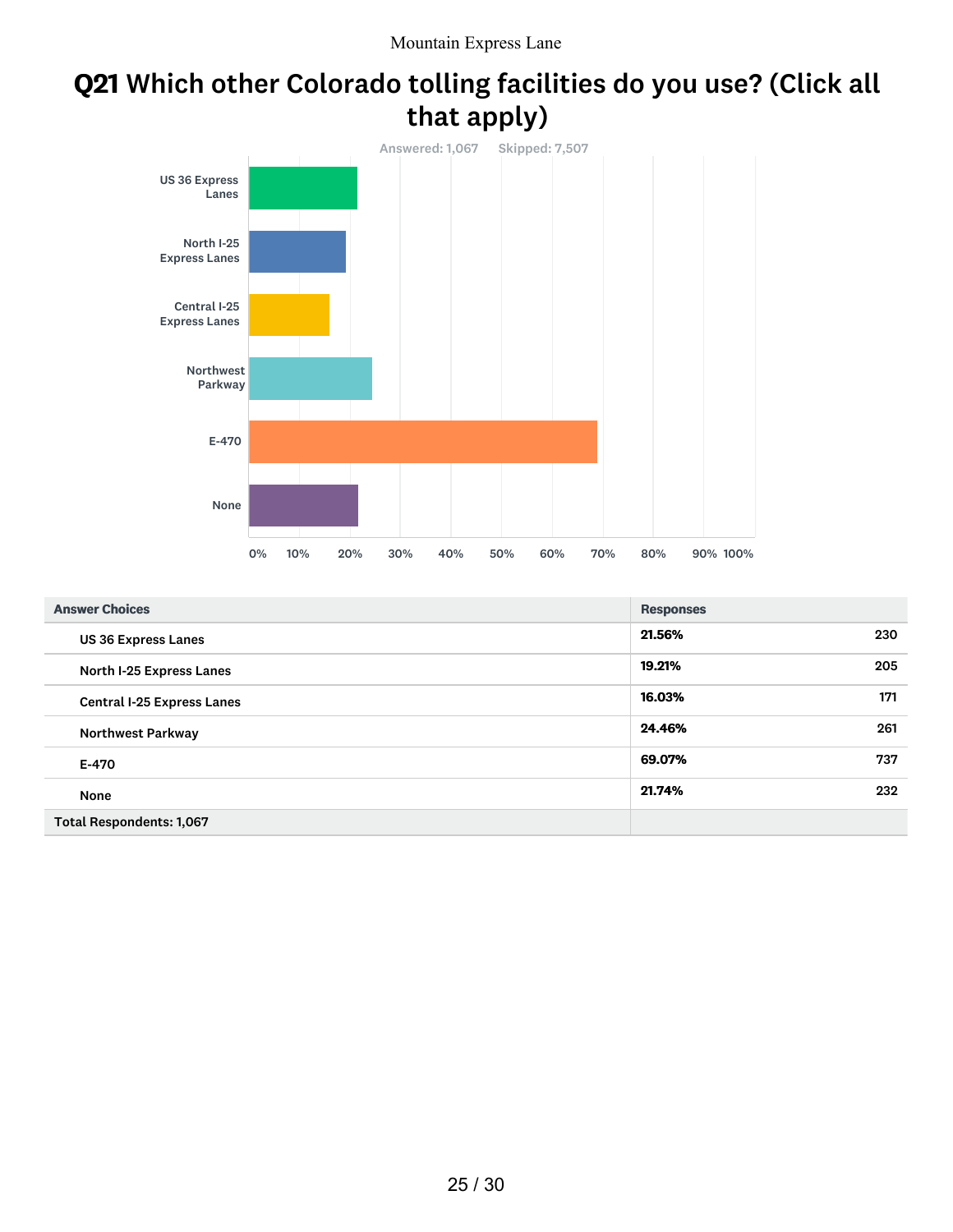# Q22 Why do you use any of the Express Lanes listed above?

Answered: 855 Skipped: 7,719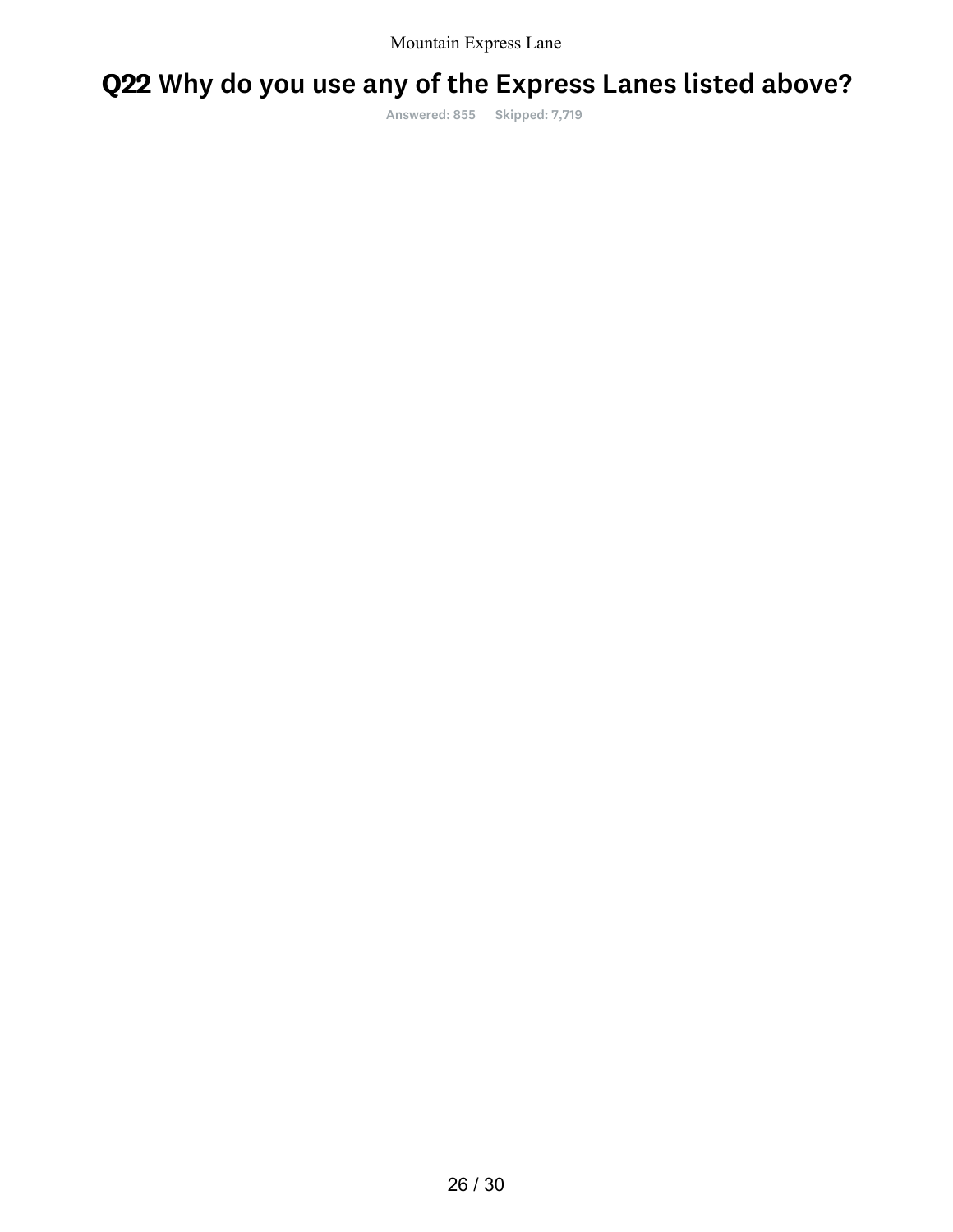# Q23 Why don't you use the Mountain Express Lane?

Answered: 1,017 Skipped: 7,557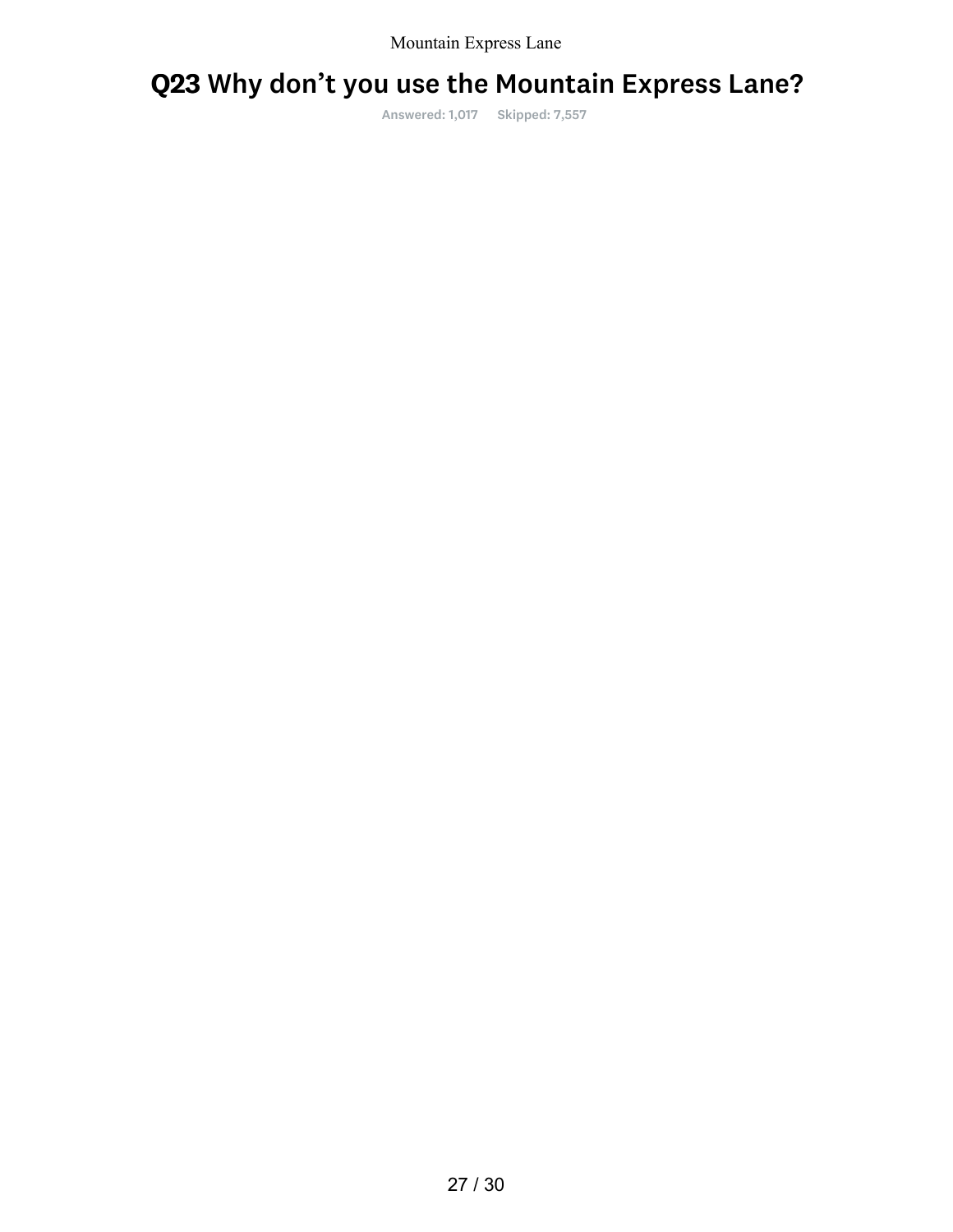## Q24 Are you aware of the four-hour grace period in which you can leave the highway and visit a restaurant, gas station or friend and then re-enter the Mountain Express Lane without being tolled a second time?



| <b>Answer Choices</b> | <b>Responses</b> |
|-----------------------|------------------|
| Yes                   | 9.29%<br>99      |
| No                    | 90.71%<br>967    |
| Total                 | 1,066            |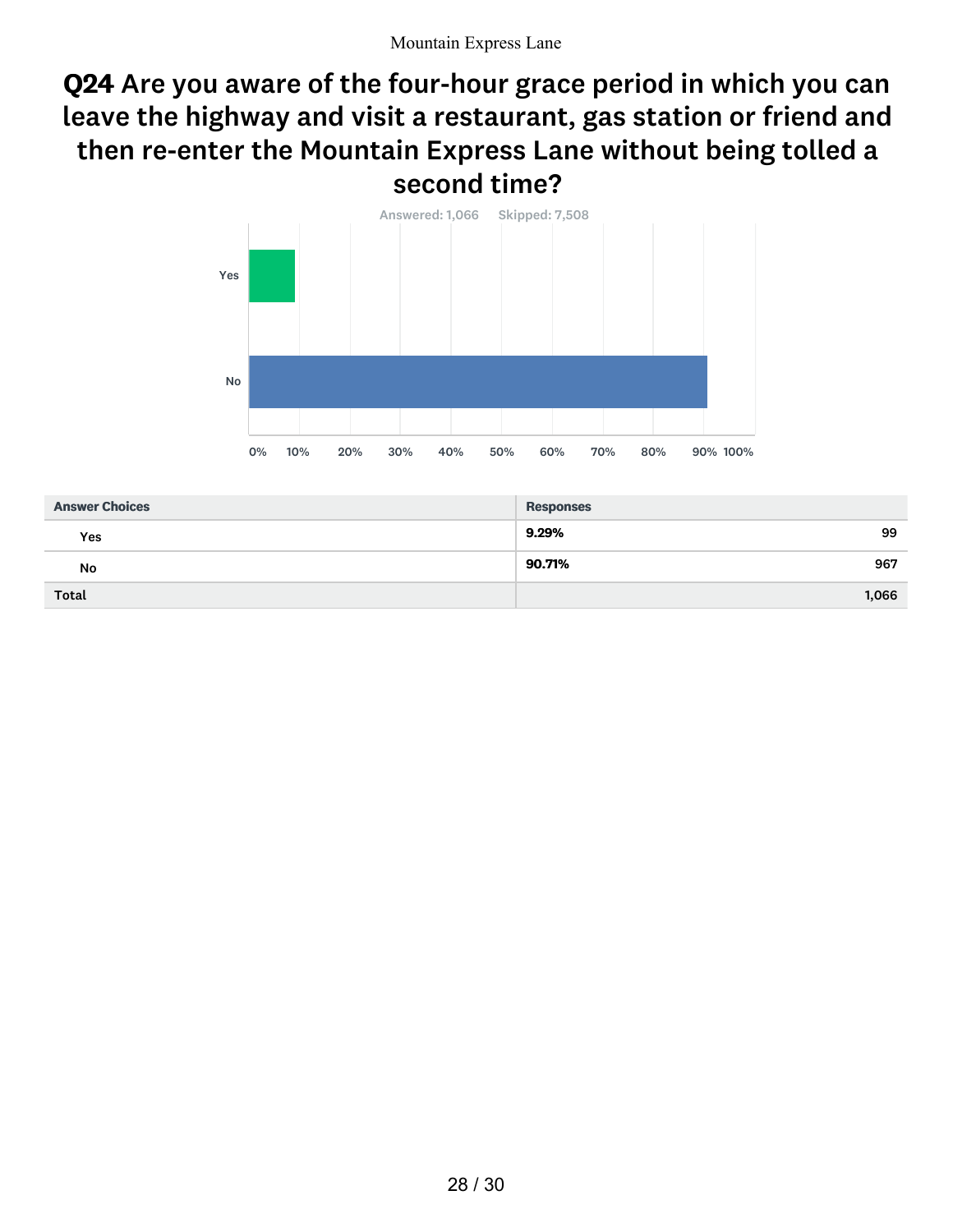### Q25 Would you like to see a Mountain Express Lane open up westbound in the same location?



| <b>Answer Choices</b> | <b>Responses</b> |
|-----------------------|------------------|
| Yes                   | 50.91%<br>532    |
| No                    | 49.09%<br>513    |
| <b>Total</b>          | 1,045            |